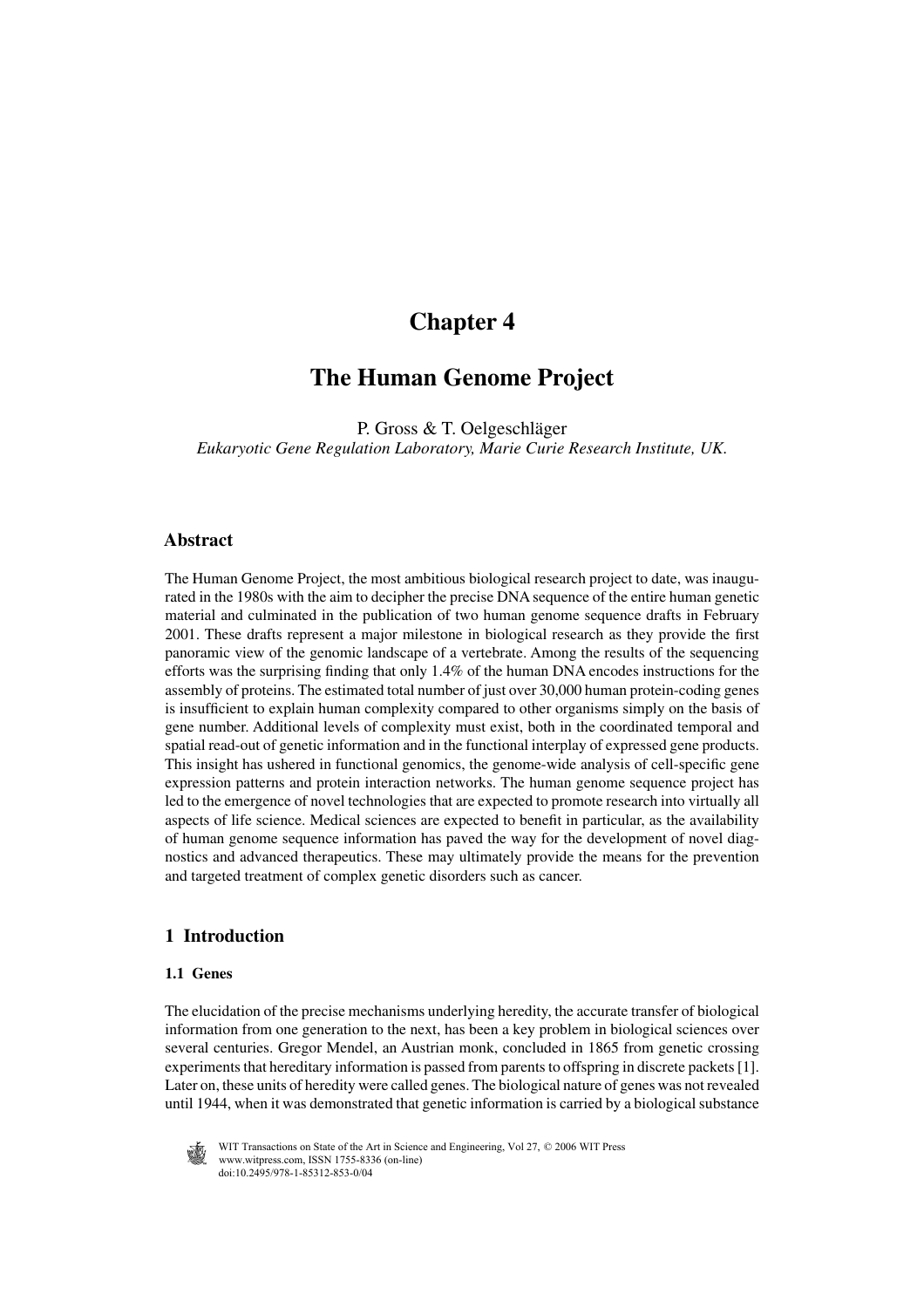with the chemical designation deoxyribonucleic acid (DNA) [2]. DNA is a polymer composed of deoxyribonucleotides, each of which typically contains one of four different bases: adenine (A), guanine (G), thymine (T), or cytosine (C). The discovery of the double-helical structure of DNA by James Watson and Francis Crick in 1953, certainly one of the most significant scientific discoveries of the 20th century, provided the first clues on how DNA can be accurately duplicated in order to transmit genomic information from one generation to the next. Within the DNA double helix structure, two DNA strands closely interact via hydrogen bonds between their nucleotide bases to form specific inter-strand base pairs: adenine pairs with thymine and guanine pairs with cytosine [3]. Hence, the two strands of the DNA double helix are complementary to each other and can both serve as templates during replication, the process by which cells copy their genetic information before cell division. Complete replication of a DNA molecule results in two identical DNA duplexes, each consisting of one parental and one newly synthesised DNA strand [4–6].

Genetic information is encoded within the nucleotide sequence of the DNA strands. The readout of genetic information occurs through a process called transcription, the synthesis of RNA, a single-stranded nucleic acid consisting of ribonucleotides, from a DNA template. Transcription is catalysed by RNA polymerases and results in a RNA molecule with the identical nucleotide sequence as the coding DNA strand of a gene. This RNA transcript can either have biological activity by itself or, as in the case of protein-coding genes, can be used as a template to synthesise a specific polypeptide chain from different amino acid components.

RNA molecules that serve as templates for protein synthesis are called messenger RNAs (mRNAs). The genetic code that is used to translate mRNAs into a protein polypeptide chain with specific amino acid sequence had been mainly worked out by 1964 [5–7]. A triplet of nucleotide bases, a codon, encodes one specific amino acid and the sequence of codons in mRNA is co-linear to the amino acid sequence of the resulting protein. There are  $4^3 = 64$  possible codons, 61 of which encode the 20 naturally occurring amino acids in humans. The remaining three codons are used as signals that cause the termination of protein synthesis [4–6].

In 1977, it was discovered that genes could be much longer than would be predicted from the amino acid sequence of their protein products [8, 9]. Additional DNA sequences were found that that were not present in the corresponding mRNA used for protein synthesis, and these sequences were interspersed with coding sequences. Coding regions of a gene present in mRNA were subsequently called exons, and the non-coding regions were called introns. Transcription of a protein-coding gene consisting of exons and introns gives rise to a primary RNA molecule (pre-mRNA) from which the intron regions have to be removed to yield mature mRNA that then can be used for protein synthesis. This process of RNA splicing involves the deletion of intron sequences followed by the precise joining of exons so that the co-linearity of gene and protein is maintained between the individual exons and the corresponding parts of the protein chain. In the majority of human protein-encoding genes, exons are usually shorter than introns and the number of introns per gene can be higher than 10. Depending on their exon/intron structure protein-coding genes can vary considerably in length, ranging from 1 kb to several millions of base pairs (Mb) [5, 6, 10].

Gene expression (i.e. the transcription of a gene and its translation into a specific protein molecule) has to be strictly regulated to ensure the proper functioning of a cell. In multicellular organisms (metazoans), only a subset of the total genetic material is actively expressed at a given time in a given cell type. Perturbations in the coordinated expression of genes in only a single cell can have disastrous consequences for the whole organism, it can, for example, result in the development of cancer. Gene expression is primarily regulated at the level of transcription. The information for the precise control of transcription is encoded in specific DNA sequence elements called gene promoters. Core promoter elements serve to assemble the transcription machinery

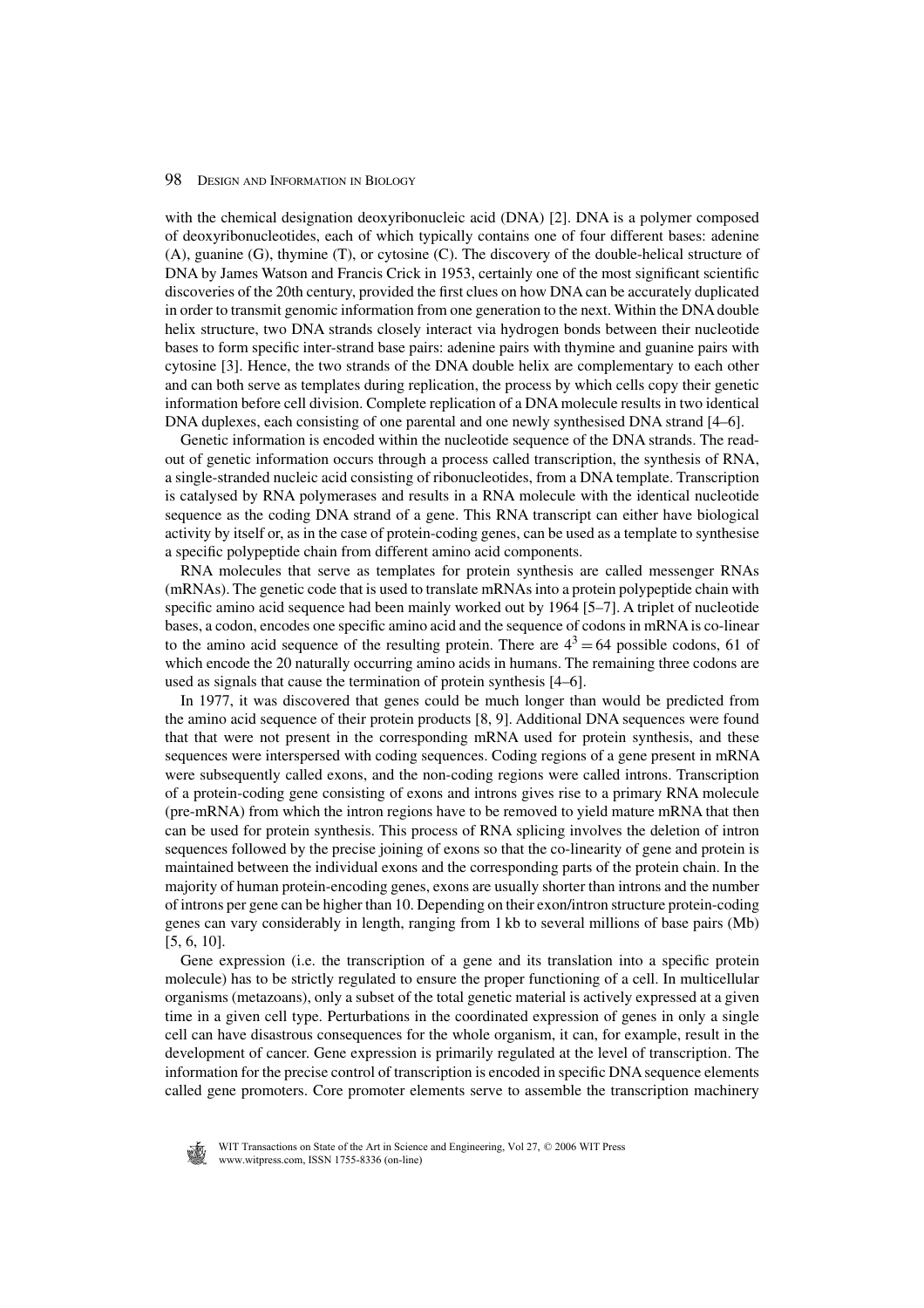and define the start site of transcription. The activity of core promoter elements is controlled by regulatory DNA sequences that are typically recognized by DNA-binding gene- and cell typespecific transcription activators or repressors. Regulatory promoter regions vary considerably in length and typically contain binding sites for several regulatory proteins. They can be found either close to the start site of transcription of a given gene (basal promoter elements) or at a distance of several thousand base pairs (kb) (enhancers) [5, 6].

#### **1.2 Genome organisation**

A genome is the entirety of all DNA within an organism. In addition to genomic DNA present in the nucleus, there is also DNA present in the mitochondria, semi-autonomous organelles found in most eukaryotic cells that serve as energy factories. The mitochondrial genome contributes to less than 1% of the total cellular DNA in mammalians and will not be discussed in this article.

In the nuclei of eukaryotic cells, DNA is organised in a set of chromosomes. Human cells contain 22 pairs of autosomes; one chromosome of each pair is inherited from the mother and the other from the father. Since cells contain two copies of each autosome, they also contain two copies of each gene, the so-called alleles. In addition to the autosomes, there are the sex chromosomes X and Y. Females possess two X chromosomes, one from each parent, whereas males possess an X chromosome inherited from their mother and a Y chromosome inherited from their father.

The DNA within the 23 human chromosomes contains a total of  $3.2 \times 10^9$  nucleotide bases (3.2 Gb) and, if completely stretched, would be approximately 2 m long. To fit the genomic DNA into the cell nucleus, which is only a few micrometres in diameter, an enormous level of compaction has to be achieved. Chromosomes represent the most compact form of nuclear DNA and are only observed during cell division. In non-dividing cells, so-called interphase cells, the DNA material occupies the cell nucleus as chromatin without distinguishable chromosomes. In chromatin, DNA is organised into nucleosomes; ∼200 bp of DNA are wrapped around a protein disc containing a histone protein octamer [11]. Nucleosomes are arranged like beads on a string to form a 10 nm chromatin fibre that can be further compacted to a 30 nm fibre by incorporating a specific linker histone protein, H1 [5, 6]. As a 30 nm fibre, a human chromosome would still span the nucleus more than a 100 times. The mechanism(s) underlying further condensation of the 30 nm fibre into higher order structures such as chromosomes are not yet fully understood.

Two major types of chromatin can be distinguished based on the level of DNA condensation. Euchromatin occupies most of the nucleus and the underlying DNA fibres are much less densely packed as compared to heterochromatin, which exhibits a level of DNA compaction comparable to chromosomes. Of the 3.2 Gb of the human genome, 2.95 Gb or 92% are euchromatic and only 0.35 Gb or 8% are heterochromatic [5].

## **1.3 Genome contents**

Much progress has been made in understanding the molecular structure of DNA and its organisation into chromatin. However, the function of the plethora of genomic DNA sequences remains poorly understood. Evidently, the pivotal function of DNA sequences in genes is to provide a blueprint for biologically active RNAs and proteins required for cell growth, differentiation, and development of multicellular organisms. However, the majority of the human genome (53%) consists of repeated DNA sequences of various types that do not confer essential cellular functions. These are sometimes referred to as 'junk' sequences although this implicative negative role is not justifiable a priori.

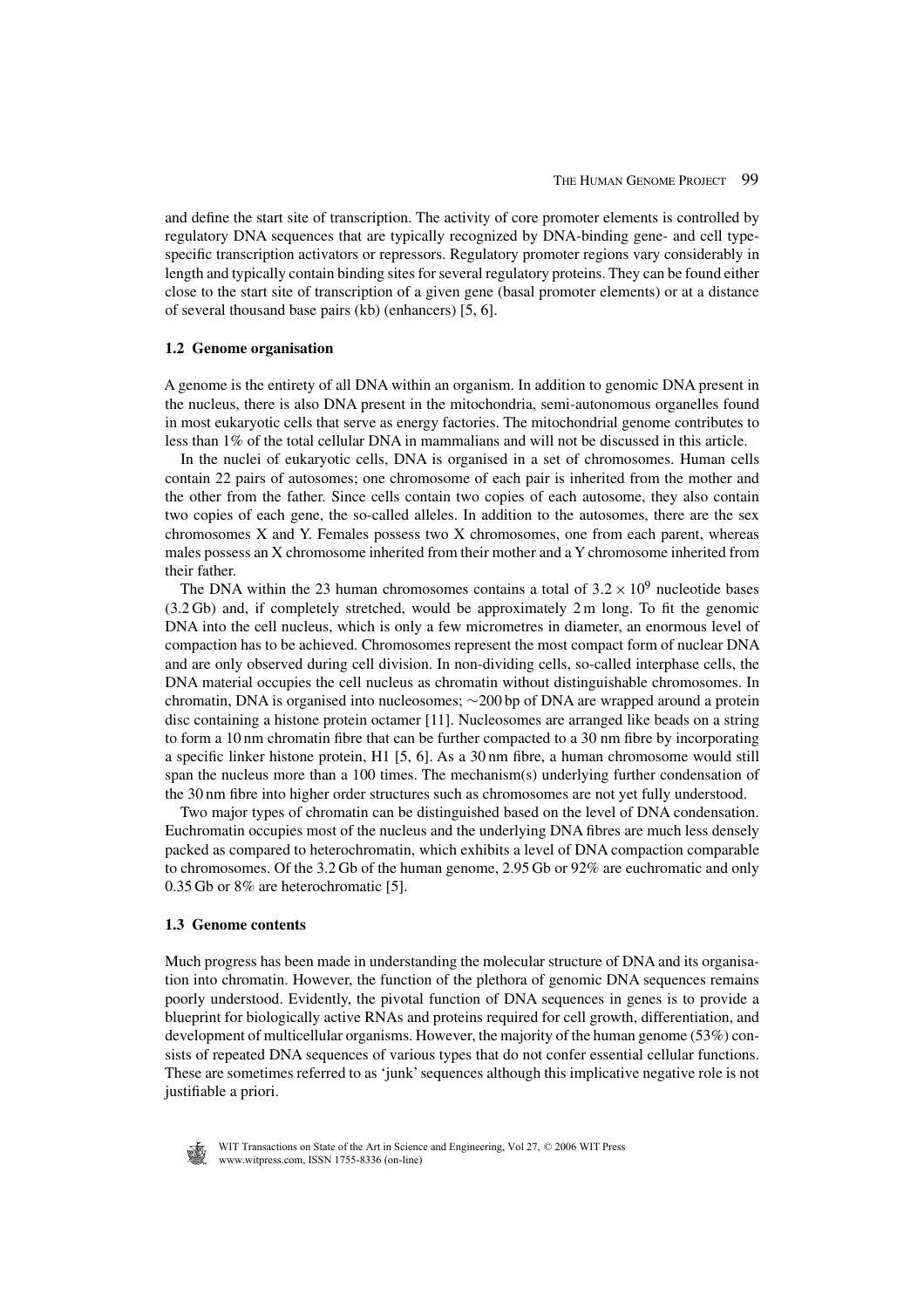The largest proportion of repeated sequences, about 45% of the human genome, are parasitic DNA sequences, which can provide valuable clues about evolutionary events and forces [10, 12]. These DNA elements are discussed in detail in Chapter 3.1. Segmental duplications of 10 to 300 kb that have been copied from one region of the genome to another contribute to about 5% of the human genome [10, 12]. Blocks of tandemly repeated sequences are found in centromeres, constricted regions of the chromosome that include the site of attachment of the mitotic spindle, and in telomeres, the DNA regions at the chromosome ends. A different class of repeated DNA elements present in the human genome contains only small stretches of repeated DNA. Depending on the size of the repeat unit these sequence elements are either called microsatellites (1–13 bp) or minisatellites (14–500 bp) [5]. Satellite sequences have been extremely useful in human genetic studies, as there is considerable variation between individuals. The precise mapping of satellite positions on individual chromosomes has provided a comprehensive catalogue of gene markers [13].

Only a very small proportion of the human genome (∼1.4%) contains protein-coding genes [10, 12]. However, the simple rule 'one gene one protein' does not always apply and the total number of distinct cellular proteins is significantly greater than the total number of proteinencoding genes. One mechanism by which a single gene can give rise to several distinct protein products is alternative splicing, which involves the differential assignment or usage of intros and exons within pre-mRNAs [5, 6]. Alternative splicing has been found to be more pronounced in humans than in any other species and it has been estimated that two to three alternative splicing products exist for each gene [14, 15]. Another process by which the informational content of RNA can be altered is RNA editing, which involves the introduction of changes at individual nucleotide positions or the addition of nucleotide bases within a mRNA [6]. Furthermore, protein synthesis can start or terminate at different positions within the mature mRNA, giving rise to protein products that are identical in amino acid sequence but different in length and therefore potentially different in function. In addition, proteins are subject to post-translational modifications that add to the complexity of their role and function within the cell. These include chemical modifications (e.g. phosphorylation, acetylation, methylation) or conjugation to other proteins such as ubiquitin or ubiquitin-related proteins [5, 6, 16, 17].

Finally, the human genome contains a class of genes that, although primary transcripts can be found in some cases, do not give rise to products with cellular function. These pseudogenes contain DNA sequences typical for functional genes (i.e. promoter and coding regions) but are rendered inactive by mutations in the DNA sequence that affect transcription, splicing, or translation. Most pseudogenes contain deletions of one or several DNA segments. Since there is no further selection against the accumulation of additional mutations once gene expression is abolished, the time of inactivation can be estimated by comparing the DNA sequences of pseudogenes with those of the original genes. Pseudogenes have been found to be several ten million years old [5].

# **2 The Human Genome Project**

## **2.1 History of the Human Genome Project**

The Human Genome Project was first proposed in the 1980s with the aim to decipher the entire human genetic material and to identify the complete set of human genes [18]. It was evident from the start that a project of this scale would require a communal effort in infrastructure building unlike any other previously attempted biomedical enterprise. The first official programme to sequence the human genome was announced in April 1990 as a joint effort of the Department of Energy and the National Institutes of Health in the US. This programme featured a broad approach that included

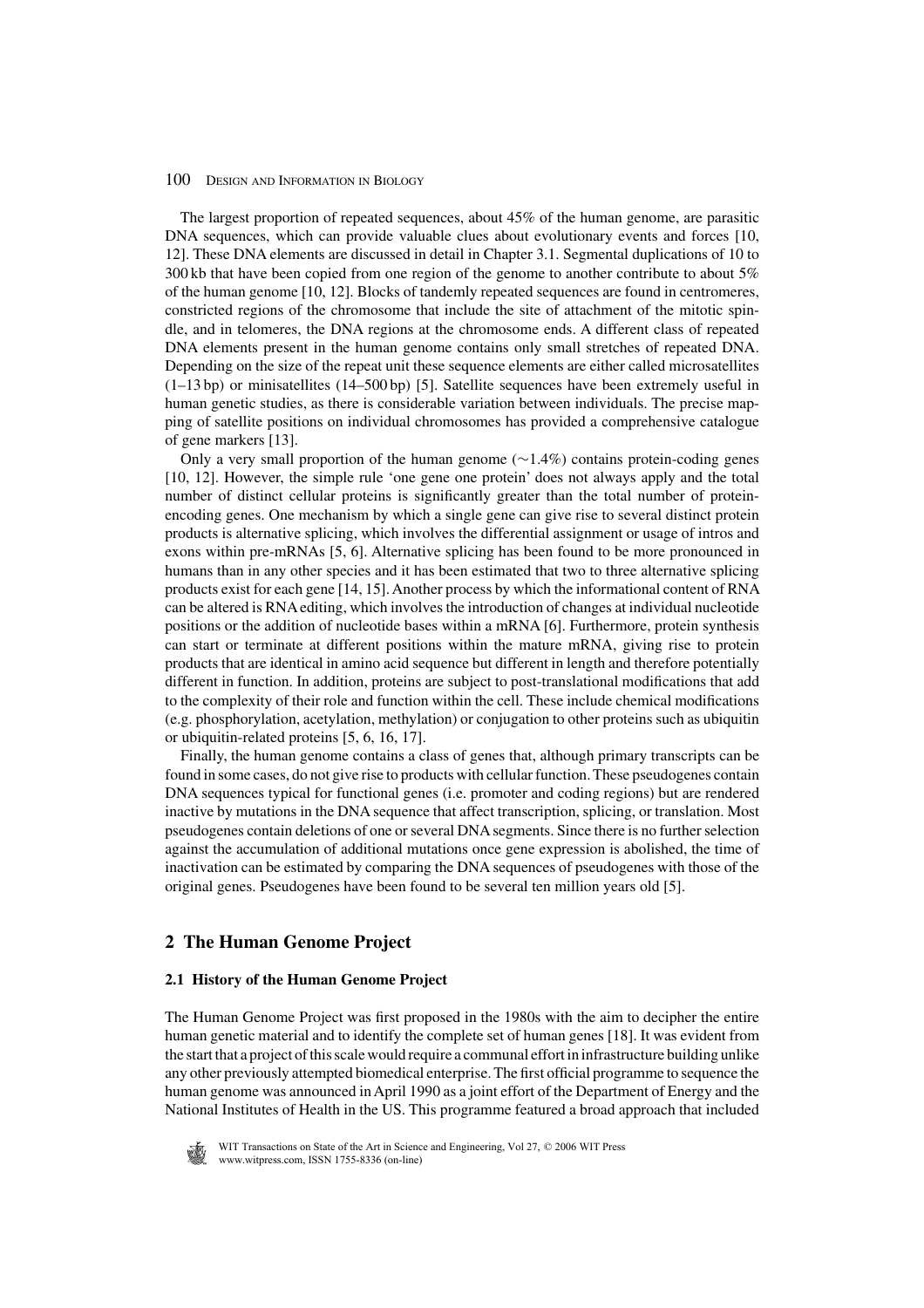the construction of human genetic maps, which identify the relative position of particular genes on a chromosome and which provide starting points for the assembly of genomic DNA sequences. In parallel, efforts were directed to sequence key model organisms such as bacteria, worm, fly, and mouse. Furthermore, research into the ethical, legal and social issues raised by human genome research was intended.

In October 1990, the Human Genome Project was officially launched and genomic centres in the participating countries US, UK, France, Germany, Japan, and China, were created. In addition, the Human Genome Organisation was founded to provide a forum for the coordination of international genomic research. The main sequencing centre in the US was established at the Whitehead Institute in Cambridge, Massachusetts. In the UK, the Wellcome Trust and the MRC opened the Sanger Centre close to Cambridge where later one third of the entire sequencing effort would be taken on. Rapid progress was made. The first human genetic maps were developed and refined [19, 20] and genome sequencing of the first free-living organism, the bacterium *Haemophilus influenzae*, was completed in 1995 [21]. In the following years the genome sequences of two key model organisms in biological research, the yeast *Saccharomyces cerevisiae* [22] and the worm *Caenorhabditis elegans* [23], were released.

In 1998 the international collaboration fell apart over disputes regarding the strategic approach for sequencing the human genome. Craig Venter at the Institute for Genomic Research in Rockville, US, argued that the progress on the human genome could be accelerated considerably by using whole-genome shotgun sequencing. He and his colleagues had successfully used whole-genome shotgun sequencing to determine the *H. influenzae* genome sequence in record time [21]. However, Francis Collins, head of the National Human Genomic Research Institute, insisted on a more methodical and conservative sequencing strategy which he considered to give the highest possible quality of sequence data. Craig Venter finally left the publicly funded consortium to set up a biotechnology company, Celera Genomics. He announced the complete sequencing of the human genome by 2003, 2 years earlier than the completion date projected by the Human Genome Project. While Celera Genomics promised free access to raw DNA sequence data, they proposed to perform analyses of their genome sequence database on a commercial basis. This announcement created an uproar amongst the scientific community who argued that human genome sequence information was fundamental and that it should be freely accessible. Additional concerns regarded the future of the public programme after the long and difficult groundwork that had been done [18]. In response, the leaders of the public consortium announced new goals for the public project in order to beat Celera Genomics to the finish line. The pace of sequencing was to be increased to produce a first 'rough' draft covering ∼90% of the human genome by spring 2001. This was the starting point for a race between the two groups that was punctuated by duelling press releases of respective milestones over the following two years [24]. Finally, the international consortium (Human Genome Project) and Celera Genomics jointly announced working drafts of the human genome sequence in a ceremony at the White House in Washington on 26 June 2000. A simultaneous publication of the results, however, collapsed over controversies regarding the amount of data Celera Genomics was willing to publicise and two separate reports on the human genome sequence were released. The publicly funded Human Genome Project published in the British journal *Natur*e on 15 February 2001 [10], and Celera Genomics published in the American journal *Science* on 16 February 2001 [25].

## **2.2 Strategy of the Human Genome Project**

The basis of any effort to decipher genomic information is the ability to determine the exact nucleotide sequence of any given DNA segment. Two research groups led by Frederick Sanger

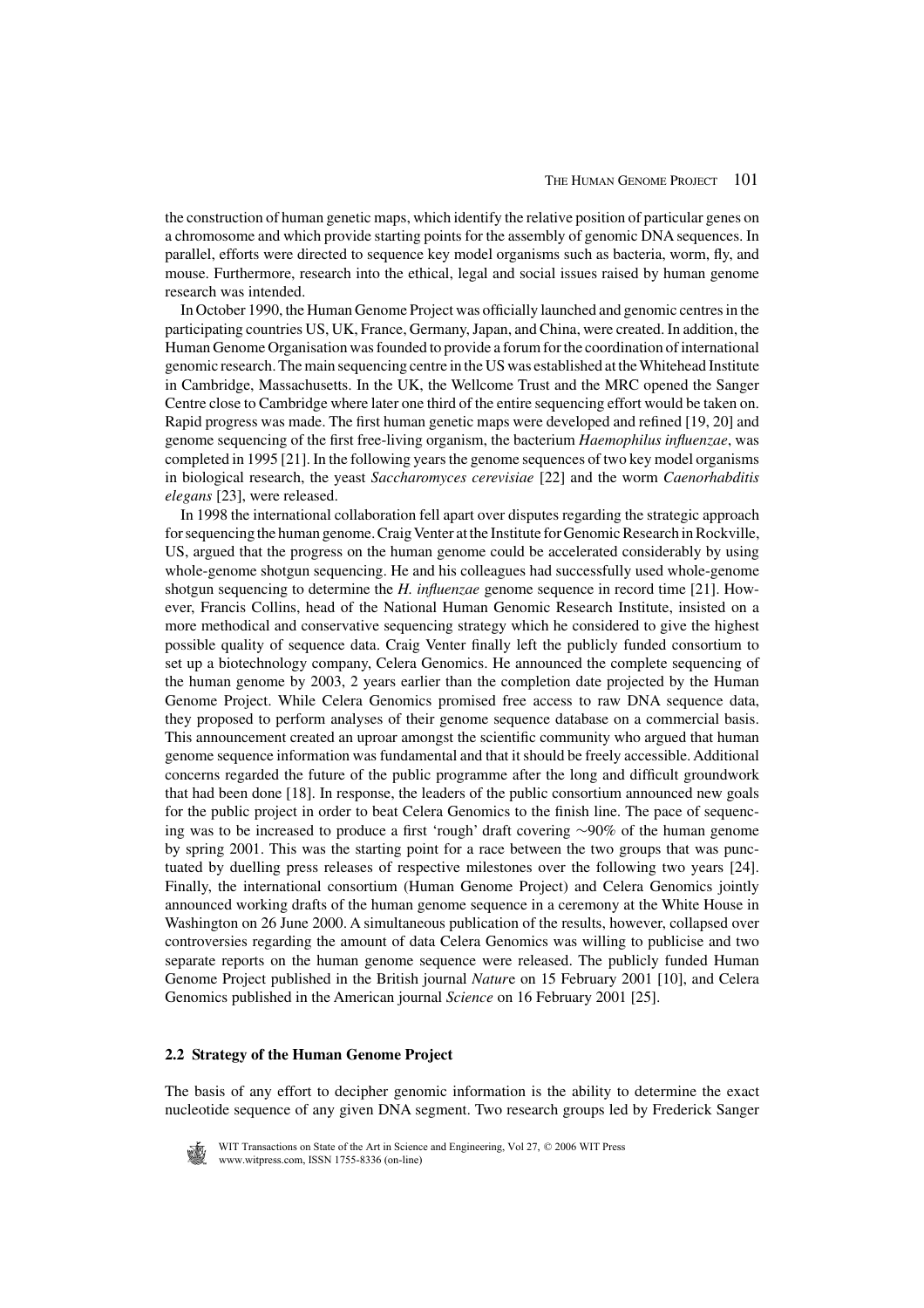at MRC Laboratory of Molecular Biology in Cambridge, UK [26], and by Walter Gilbert at Harvard University in Boston, US [27], independently published different strategies to sequence DNA segments with high accuracy in 1977. Sanger and Gilbert were awarded the Nobel Price for this groundbreaking work in 1980. Until the mid-80s DNA sequencing technologies were not significantly advanced and even state-of-the-art laboratories could only sequence around 500 nucleotide bases in one experiment. From a technical point of view, sequencing an entire genome seemed a virtually impossible task. This limitation was overcome with the development of automated sequencing machines, first introduced in 1986, that made daily outputs of over one million bases (1 Mb) possible [28].

Very large DNA molecules such as chromosomes cannot be sequenced directly. The DNA material needs to be fragmented into smaller and more manageable pieces that, after sequence determination, have to be re-assembled in the correct order and orientation *in silico*. This approach, called shotgun sequencing, was first introduced in 1981 and later more refined and extended to increase efficiency and accuracy [29]. Two different shotgun sequencing strategies were employed to decipher the human genome: the public consortium (Human Genome Project) used 'hierarchical shotgun sequencing' [10], whereas Celera Genomics utilised 'whole-genome shotgun sequencing' [21].

In hierarchical shotgun sequencing the target genome is first fragmented into pieces of about 100–200 kb in length. These DNA fragments are then randomly inserted into bacteria using bacterial artificial chromosome (BACs) vectors [10]. Bacteria populations carrying only one specific BAC construct, so-called clones, are isolated and propagated to multiply the DNA inserts. In order to ensure a complete representation of the entire genome in the resulting BAC library a very large number of individual BAC clones has to be isolated; the BAC library that was constructed to sequence the human genome consisted of more than 1.5 million different BAC clones. Next, BAC clones with overlapping sequences are identified and the order of their DNA inserts in the target genome is determined. An assembly of BAC clones that covers the entire genome is selected and sequenced. Around 30,000 BAC clones were sequenced by the publicly funded Human Genome Project. It is important to note that DNA fragments in BAC clones are still far too large to be sequenced directly. They are fragmented randomly into small pieces that can be sequenced with high accuracy. The DNA sequences obtained for random DNA fragments are first aligned to reconstruct the sequence of the source BAC clone before the whole sequence of the target genome is assembled.

Whole-genome shotgun sequencing circumvents the construction of a BAC library. The entire target genome is randomly fragmented into DNA pieces between 2 and 50 kb in length, which are sequenced directly [25]. Given the size of the human genome of 3.2 Gb, one can easily apprehend the enormous collection of single fragments required to warrant a complete coverage of the genome. In contrast to the hierarchical shotgun strategy, there is no initial information about the genomic location of individual DNA sequences. Therefore, correct alignment of the vast amounts of DNAfragments is the pivotal point of the whole-genome shotgun sequencing approach. Wholegenome shotgun sequencing assembly can be compared to an immense jigsaw puzzle with millions of pieces that need to be arranged in the right order and orientation. Powerful computers are employed to search for overlapping DNA sequences, to link DNA fragments of known sequence in the right order and orientation, and to compare the resulting sequence assemblies with known sequences or genetic markers in human genetic maps.

Both sequencing strategies described above have limitations. The major problem in deciphering the human genome is its high content of repetitive DNA sequences. This is in stark contrast to the genomes of simpler organisms that had been sequenced previously. Because repetitive DNA sequences do not occupy specific locations within the genome their positioning relative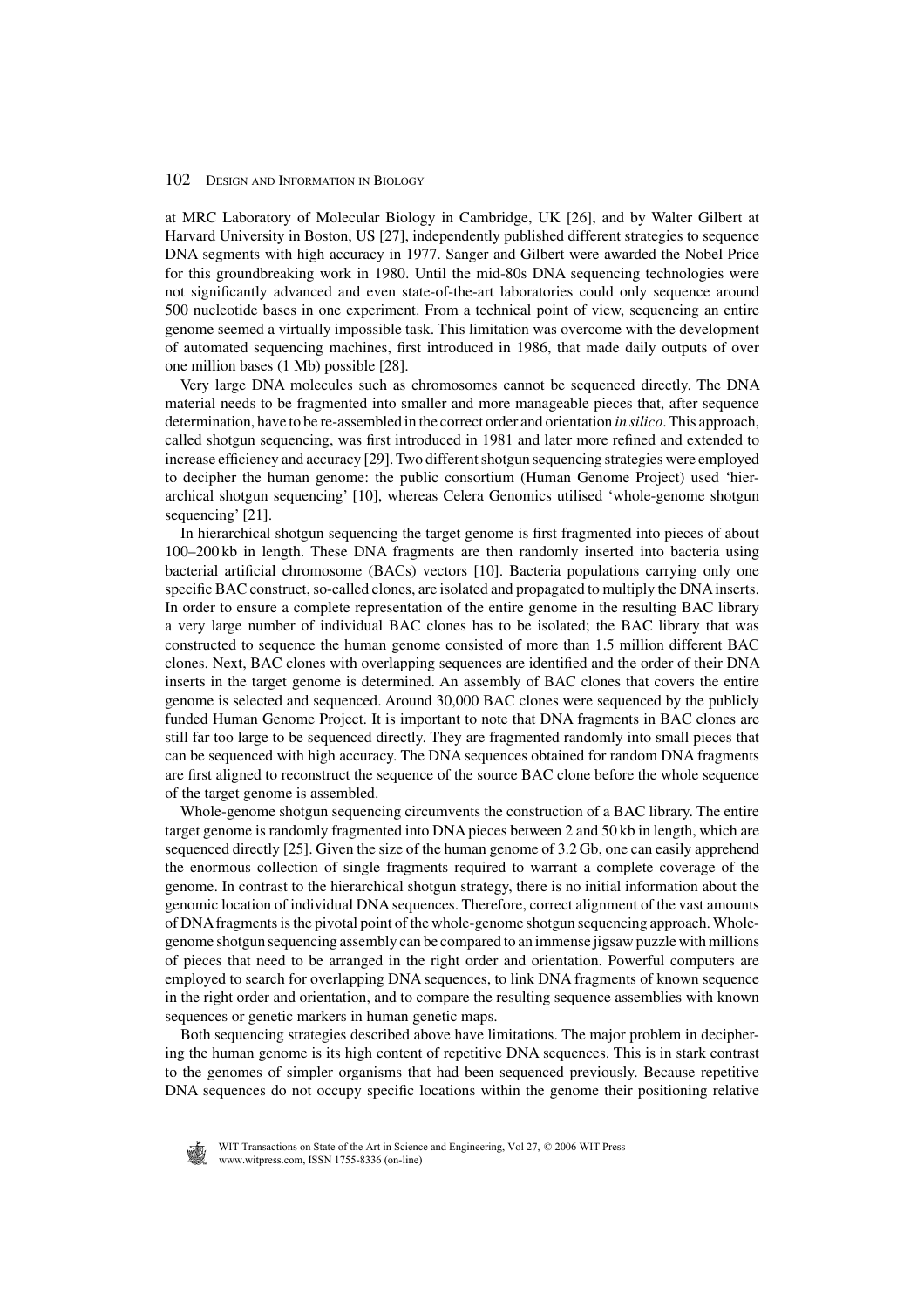to unique sequences is very difficult. This problem is more pronounced with the whole-genome sequencing strategy because the genomic origin of small DNA fragments containing repetitive sequences is not known. In the hierarchical shotgun strategy, repetitive DNA sequences can be traced back to their source BAC clones, for which additional information about their genomic vicinity is available. The major problem that resides in the hierarchical shotgun sequencing technique concerns the construction of the BAC library. Some regions of the genome are difficult to clone and will therefore be underrepresented. These cloning biases are difficult to overcome [10]. Finally, both sequencing strategies rely on computational methods to assemble the genome from sequenced DNA fragments. Complex mathematical algorithms have been developed but the computer programs employed for sequence assembly are far from being without errors. During sequence assembly, *in silico* DNA fragments might be misplaced or their orientation might be inverted. Some regions of the genome are less well resolved as others, leaving gaps in the genome sequence. Additional data have to be obtained to confirm these preliminary genomic DNA sequence assemblies, to define problematic regions of the genome, and to close the remaining sequence gaps.

## **3 The human genome sequence draft**

The recently published human genome sequence drafts contain a number of gaps and uncertainties but have, despite their partial preliminary nature, already provided a number of important insights. The competing teams sequenced a comparable number of DNA nucleotide bases, the Human Genome Project sequenced  $2.7 \times 10^9$  bases, and Celera Genomics sequenced  $2.9 \times 10^9$  bases. The resulting human genome sequence drafts cover ∼90% of the euchromatic portion of the genome and indicate a very similar genome composition. Celera Genomics reported that only 1.1% of the genome consists of exons and that 24% of the genome are introns. The remaining 74% of the genome are intergenic [25]. The Human Genome Project determined a protein-coding content of the genome of 1.1–1.4%. As illustrated in Fig. 1 more than half of the human genome was found to consist of different types of repeated sequence elements [10]. Further sequencing efforts by both the Human Genome Project consortium and Celera Genomics are ongoing and



Figure 1: Human genome content.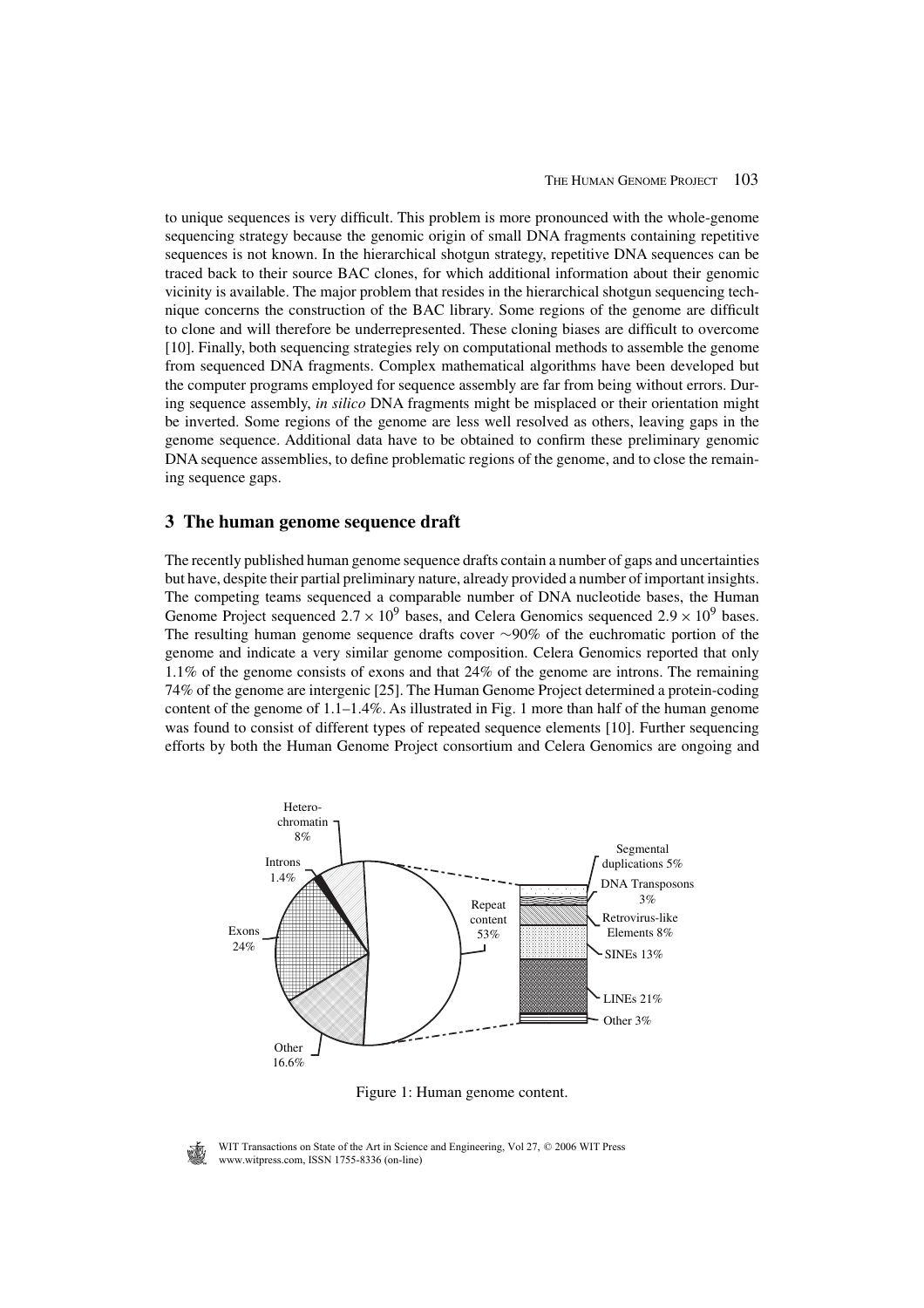| http://www.ensembl.org                      | EBI/Sanger Centre; access to DNA and<br>protein sequences                                        |
|---------------------------------------------|--------------------------------------------------------------------------------------------------|
| http://www.ncbi.nlm.nih.gov                 | NCBI; views of chromosomes and maps<br>and loci with links to other NCBI<br>resources            |
| http://www.celera.com                       | Celera Genomics; central site for public<br>access to data and tools                             |
| http://genome.ucsc.edu/                     | University of California at Santa Cruz;<br>assembly of the draft genome sequence<br>and updates  |
| http:/genome/wustl.edu/gsc/human/Mapping/   | Washington University; links to clone<br>and accession maps of human genome                      |
| http://hgrep/ims.u-tokyo.ac.jp/             | RIKEN and the University of Tokyo;<br>overview over entire human genome<br>structure             |
| http://snp.cshl.org                         | The SNP Consortium; human SNP maps                                                               |
| http://www.ncbi.nlm.nih.gov/Omim            | OMIM, Online Mendelian Inheritance in<br>Man; information on human genes and<br>disease          |
| http://cgap.nci.nih.gov/                    | Cancer Genome Anatomy Project;<br>annotated index of cancer related genes                        |
| http://www.ebi.ac.uk/swissprot/hpi/hpi.html | HPI; annotated human protein data                                                                |
| http://www.nhgri.nih.gov/ELSI/              | NHGRI; information, links and articles on<br>a wide range of social, ethical and legal<br>issues |

publicly accessible human genome resources are updated on a daily basis (Table 1). The complete human genome sequence is expected to be available by 2003.

## **3.1 Transposable DNA elements**

About 45% of the human genome consists of transposable or mobile DNA elements, the most abundant class of repeat DNA sequences. These sequence elements have been acquired during our palaeontological past and have left a permanent mark in our genome. Transposable DNAelements can be divided into four types: (i) long interspersed elements (LINEs), (ii) short interspersed elements (SINEs), (iii) long terminal repeat (LTR) retrotransposons, and (iv) DNA transposons. In contrast to DNA-transposons, LINEs, SINEs, and LTR retrotransposons are transposed through RNA intermediates [30, 31].

LINEs are one of the most ancient components of the eukaryotic genome. There are about 850,000 LINE copies in the human genome, accounting for 21% of the genome sequence [10]. LINEs are ∼6 kb in length and harbour a promoter specific for RNA polymerase II and two open reading frames (i.e. DNA sequences that are potentially translated into proteins). LINE transcripts associate with their own protein products, one of which is a reverse transcriptase, an enzyme that catalyses the reverse transcription of RNA into DNA. Reverse transcription of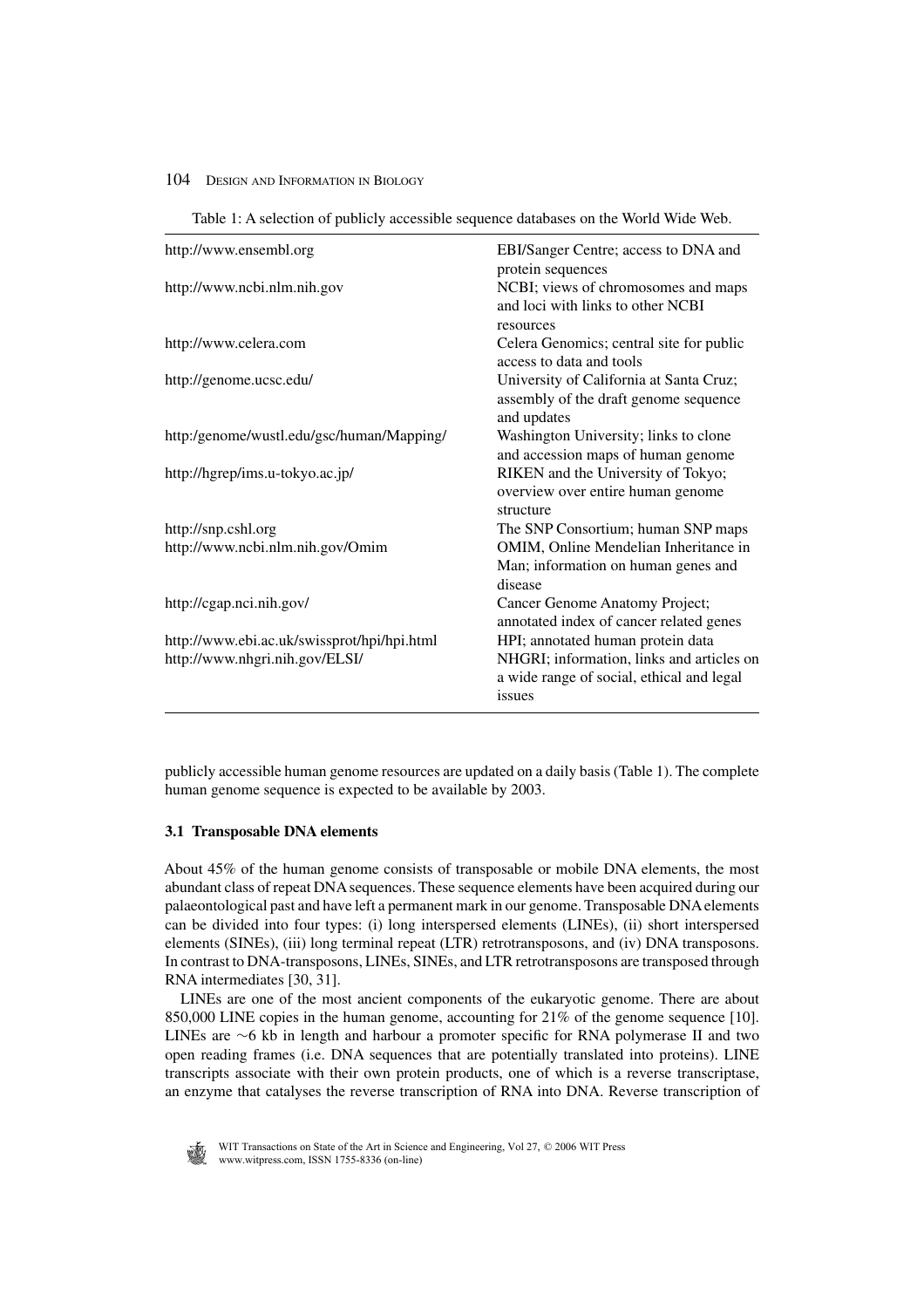LINE RNAs yields complementary DNA that can be integrated back into the genome. LINEs are thought to be responsible for most of the reverse transcription activity in the human genome [31].

SINEs are shorter than LINEs and are typically between 100 and 400 bases in length. SINEs do not contain protein-coding sequences, but instead harbour a promoter specific for RNApolymerase III that is typical for tRNA genes. There are about 1.5 millions SINEs in the human genome accounting for 13% of human genomic DNA [10]. SINEs share sequences elements with LINEs and are thought to make use of the LINE reverse transcriptase machinery for transposition [31].

The most common SINE element is the Alu element, which is also the only known active SINE element in the human genome [31]. Alu elements were initially dismissed as parasitic and non-functional DNA sequences. However, in many species Alu elements are transcribed under conditions of stress.Alu RNAs can specifically bind double-stranded RNA-induced kinase (PKR), which under normal conditions inhibits translation of mRNA into proteins. Thus, binding of Alu RNA to PKR counteracts inhibition of translation and may therefore serve to stimulate protein production under stress. Consistent with the idea of positive Alu element function, Alu elements are preferentially found in regions of the genome that are rich in actively transcribed genes [30].

The third class of transposable elements is LTR retrotransposons that resemble retroviruses, RNA viruses that make use of reverse transcription to integrate into the host genome. There are about 450,000 copies of retrovirus-like elements in the human genome, accounting for 8% of human genomic DNA [10]. LTR retrotransposons encode for a number of proteins, including a reverse transcriptase [31].

The fourth class of transposable elements is DNAtransposons, which encode a DNAtransposase that mobilises the transposon element by a 'cut-and paste' mechanism [31]. The human genome contains about 300,000 DNA transposons that account for 3% of the genome sequence [10].

The sequence divergence within different classes of mobile DNA elements can be analysed to estimate their approximate age. Most DNA transposons found in the human genome are older than 100 million years and appear to have been inactive during the past 50 million years. LINE1, the predominant member of the LINE class and the only known active human LINE, is estimated to be more than 150 million years old. Alu elements are thought to exist in the human genome for at least 80 million years. LTR retrotransposons appear to be on the brink of extinction and only one LTR retrotransposon family appears to be active since humans diverged from chimpanzees [10].

While the human genome is filled with ancient transposons, the genomes of other organisms have been found to contain transposable elements of a more recent origin. The relatively old age of human mobile DNA elements are testament for an extremely slow rate by which nonfunctional elements are cleared from vertebrate genomes. The half-life of non-functional DNA elements is estimated to be 800 million years in humans but only 12 million years in the fruitfly (*Drosophila*) [10].

DNA sequence comparisons between the human and mouse genomes have led to some striking observations. The distribution of various classes of transposons is similar in both genomes. However, the activity of transposons in the mouse has not declined in the same way as in humans. The mouse genome contains a number of active transposon families that might contribute to a higher mutation rate compared to humans. It is estimated that 10% of all mutations found in the mouse genome are due to DNA transpositions into genes and this number appears to be 60 times lower in humans. Thus, evolutionary forces appear to affect the persistence of active transposable elements in humans and mice differentially [10].

Clues to the possible role or function of transposable DNA elements can be gained from their relative distribution within genomes. LINEs accumulate in regions of the genome that are rich in the nucleotide bases A and T, whereas SINEs, and especially Alu elements, are enriched in G/Crich regions [30]. G/C-rich DNA sequences coincide with a high density of genes but their exact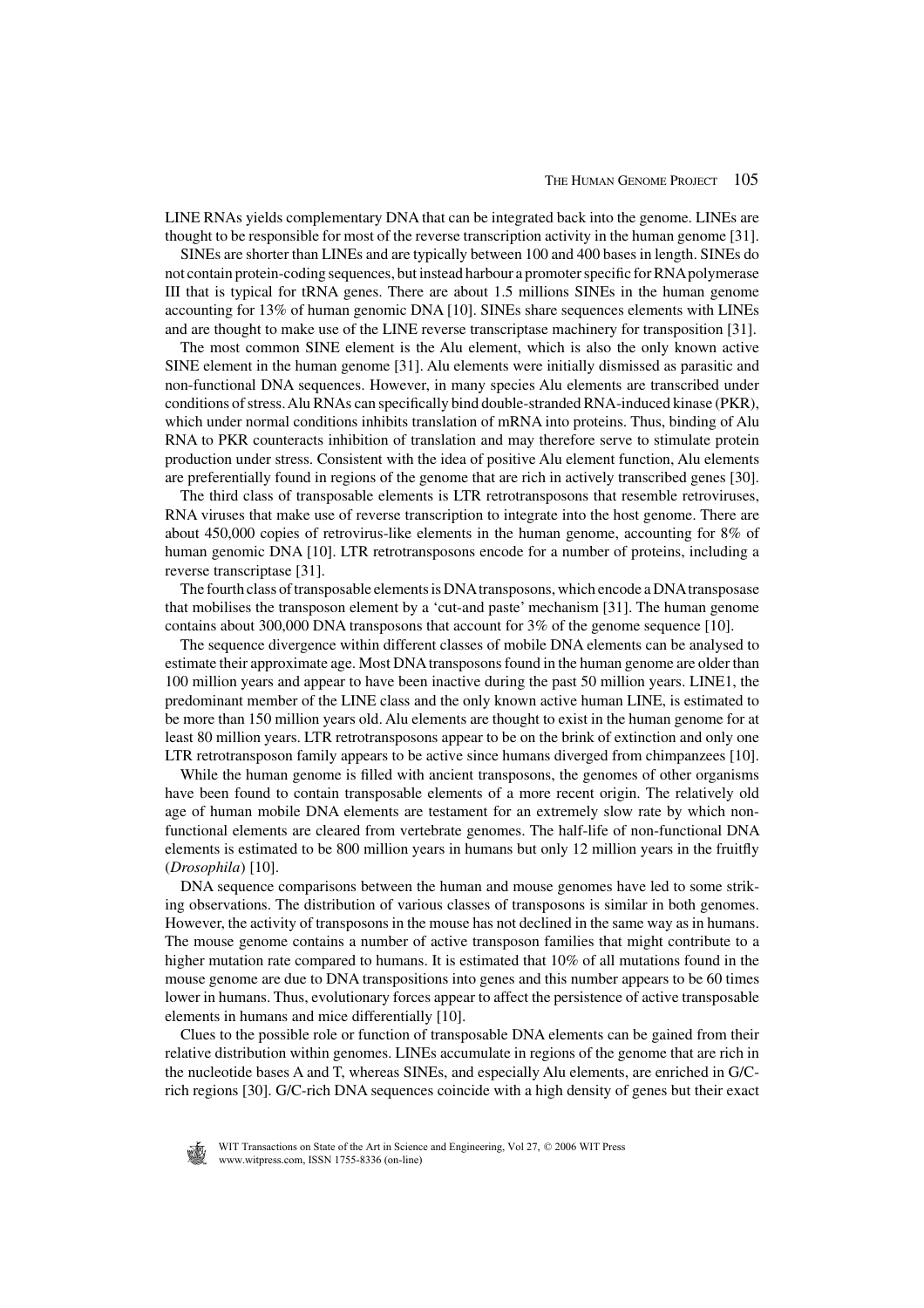biological functions have yet to be determined [32]. The preference of LINEs for A/T-rich regions that have a low gene content may reflect a mechanism by which parasitic DNAelements can persist in a genome without causing damage to the host organism. In this regard, the accumulation of SINEs in G/C-rich genome regions is quite puzzling, especially since SINEs rely on the LINE machinery for their transposition. A possible explanation might be that SINEs initially insert in A/T-rich regions with the same preference as LINEs but that evolutionary forces subsequently change the relative distribution of SINEs and LINEs within the genome. In light of their proposed positive function in stimulating protein production under stress, Alu elements may be regarded as genomic symbionts [30]. This may help to explain the preferential positioning of Alu sequences close to actively transcribed genes in both G/C-rich and A/T-rich regions of the genome.

Mobile DNAs are also responsible for innovations in the host genome, e.g. by introducing novel regulatory DNA elements or even novel genes. An example for acquired regulatory DNA elements are transcription terminator regions that are thought to originate from LTR retrotransposons. Twenty human genes are currently recognised to originate from transposons [30]. These include the genes *RAG1* and *RAG2* that encode the lymphocyte-specific proteins of the V(D)J recombination system responsible for antigen-specific immunity. Our immune system therefore may have originated from an ancient transposon insertion [33]. Another example for the utilisation of a transposable element is the *BC200* gene. BC200 is a brain-specific RNA located in the dendrites of all higher primates and most likely derived from an Alu element about 50 million years ago [30]. Further examples of human genes derived from transposable elements include the gene for telomerase, the enzyme responsible for the proper maintenance of chromosome ends [34], and CENPB, the major centromere-binding protein [35]. Preliminary analyses of the human genome sequence revealed 27 additional candidate genes that are suspected to originate from mobile elements and that will have to be characterised in the future [10].

Side effects of transposon activity are also observed. For example, reverse transcription of genic mRNAs by LINEs, which generally results in non-functional pseudogenes, can occasionally give rise to functional processed genes. It is believed that many intron-less genes have been created in this manner [10]. In addition, active transposable elements have been recognised as the cause of human disease. HaemophiliaA, a disorder of blood coagulation that is linked to the X chromosome, is caused by disruption of the gene for a protein called factor VIII through insertion of LINE1 transposable elements. Examples for Alu elements involved in human disease include insertions into the factor IX gene as cause for haemophilia, insertions into the*APC* gene as cause for desmoid tumours, and insertions into the *BRCA*2 gene as cause for breast cancer [36].

## **3.2 Gene content**

The ultimate aim in deciphering the human genome sequence was to compile a list of all human genes. This is a daunting task because genes represent only a very small proportion of the human genome and computer programs employed in gene finding are confronted with a significant signalto-noise problem. Gene finding and gene prediction employs three basic approaches [10, 25]: (i) the identification of genes on the basis of known mRNAs [37], (ii) the identification of genes on the basis of sequence similarities to previously identified genes or proteins in other species [38], and (iii) ab initio recognition using DNA sequence databases and statistical information [25, 39–41]. All approaches to find or predict genes hold sources of errors. On one hand, genes might be missed because they are expressed only in a subset of cells or at very low levels and their mRNAs are thus undetectable [10]. On the other hand, the total number of genes in a genome tends to be overestimated because the different parts of long and complex genes can be misinterpreted as several distinct genes. Furthermore, the set of predicted genes identified solely on the basis of DNA

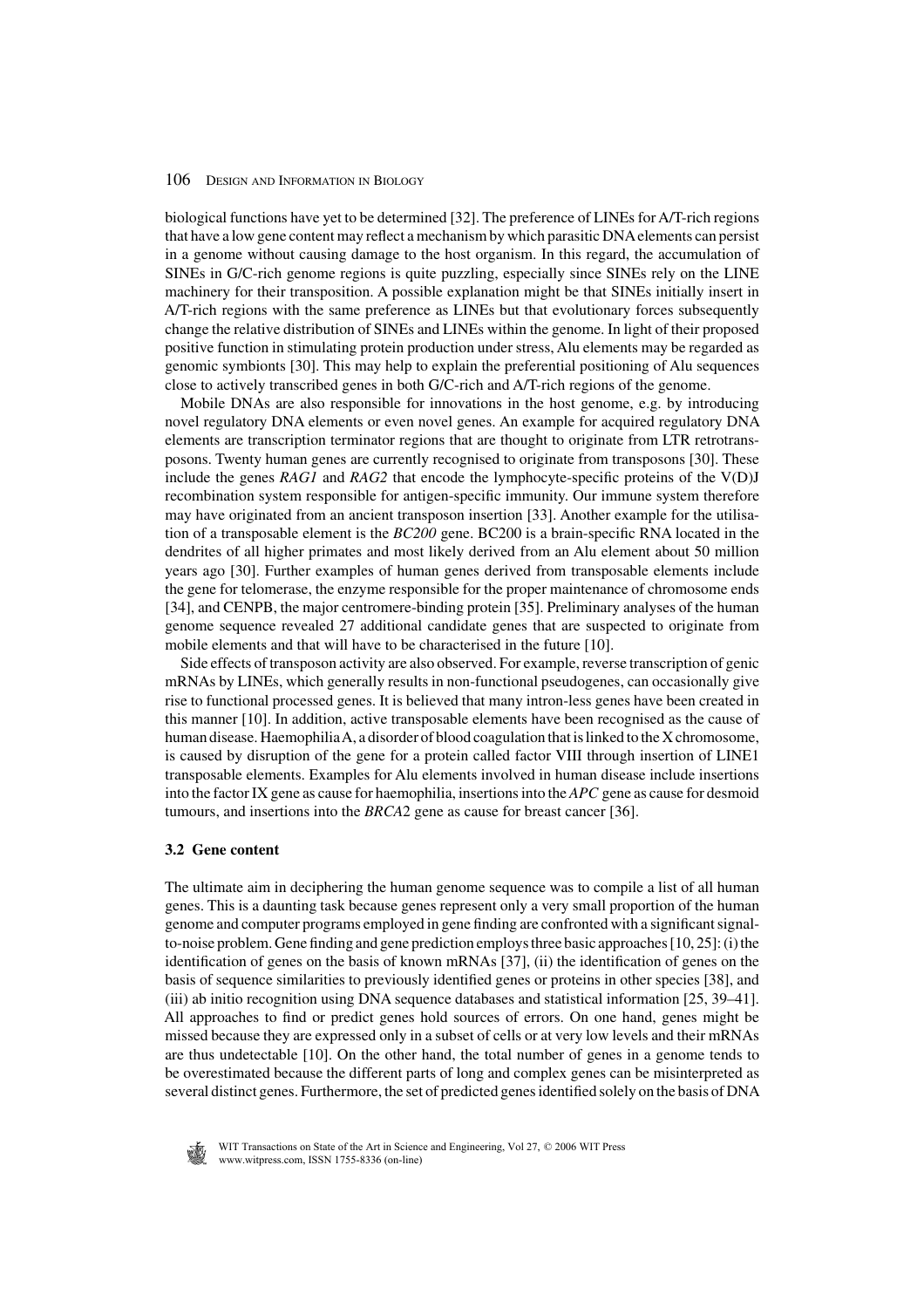sequences characteristics typical for active genes might include pseudogenes. The development of advanced computer algorithms that allow gene finding with high accuracy will require a far more detailed understanding of the cellular mechanisms by which genes are recognised within the bulk of nuclear DNA.

The Human Genome Project reported the identification of about 15,000 known genes and predicted the existence of another 17,000 genes [10]. Celera Genomics reported strong evidence for about 26,000 human genes and weak evidence for 12,000 additional genes [25]. In view of earlier predictions ranging from 60,000 to 100,000 human genes, these numbers are unexpectedly low [42]. By comparing 30,000–40,000 human genes to 13,000 genes in the fruitfly *Drosophila melanogaster*, 18,000 genes in the primitive worm *C. elegans*, and 26,000 genes in the mustard weed *Arabidopsis thaliana*, it becomes evident that increased complexity of multicellular organisms is not simply achieved by using many more genes [43]. The human genome is the first vertebrate genome sequenced and more suitable sequence comparisons will be possible once the genomes of more closely related species become available. Of particular interest is the genome sequence of the chimpanzee, our closest relative, since it may hold the answer to the question whether the most significant advancements in humans, such as the origin of speech and the ability of abstract reasoning, are actually manifested in the genome sequence itself or whether they evolved from more subtle changes, for example, in specific gene expression patterns [44].

There is considerable variation in the size of the exons and introns and, consequently, in the size of protein-coding genes. On average, human genes are ∼27 kb long, but many genes exceed 100 kb in length. The longest known human gene is the *dystrophin* gene (DMD) which spans over 2.4 Mb. The *titin* gene contains the largest number of exons, 178 in the Human Genome Project draft [10], and 234 in the Celera Genomics draft [25]. It also contains the longest known coding sequence at 80,780 bases and the longest single exon at 17,106 bases [10]. The average length of exons in humans is comparable to those found in the fruitfly or in the worm. Most exons in human genes are between 50 and 200 bases long. However, the intron size distribution differs significantly between fly, worm and humans. In humans, introns tend to be much longer with an average size of 3.3 kb and this variation in intron length results in a larger average gene size [10].

The distribution of the four different DNA nucleotide bases A, G, C, and T over the human genome is not uniform. Large genome segments with either high or low G/C content can be distinguished. Earlier studies had indicated that G/C-rich genome regions contain a higher gene density compared to regions that are low in G/C [32]. Results of the detailed analysis of the human genome sequence draft are broadly consistent with these observations. However, the actual proportion of genes located in genome segments that are relatively poor in G/C was found to be significantly higher than previously predicted [25].

The human genome can be described as oases of genes in a desert of non-coding DNAsequences. About 20% of the genome consist of very long gene-less DNA segments. The distribution of these gene deserts varies across the genome. Chromosomes 17, 19 and 22 contain the highest density of genes and only a small percentage of DNA sequences reside in gene deserts. The situation is reversed on chromosomes 4, 13, 18, and the sex chromosomes that contain a low gene density and a high percentage of gene deserts. It is noteworthy that genes deserts are not necessarily devoid of biological function.

Of particular interest is the distribution of CpG islands. The dinucleotide 5'-CpG-3' ('p' designates the phosphate residue that connects the nucleotide residues) is underrepresented in the human genome because most CpGs become methylated at the cytosine base. This results in a spontaneous chemical reaction that ultimately leads to mutation of the CpG dinucleotide to TpG. CpG islands are regions of the genome containing unmethylated, and therefore stable, CpG dinucleotides. CpG islands are often associated with active genes, in particular with DNA regions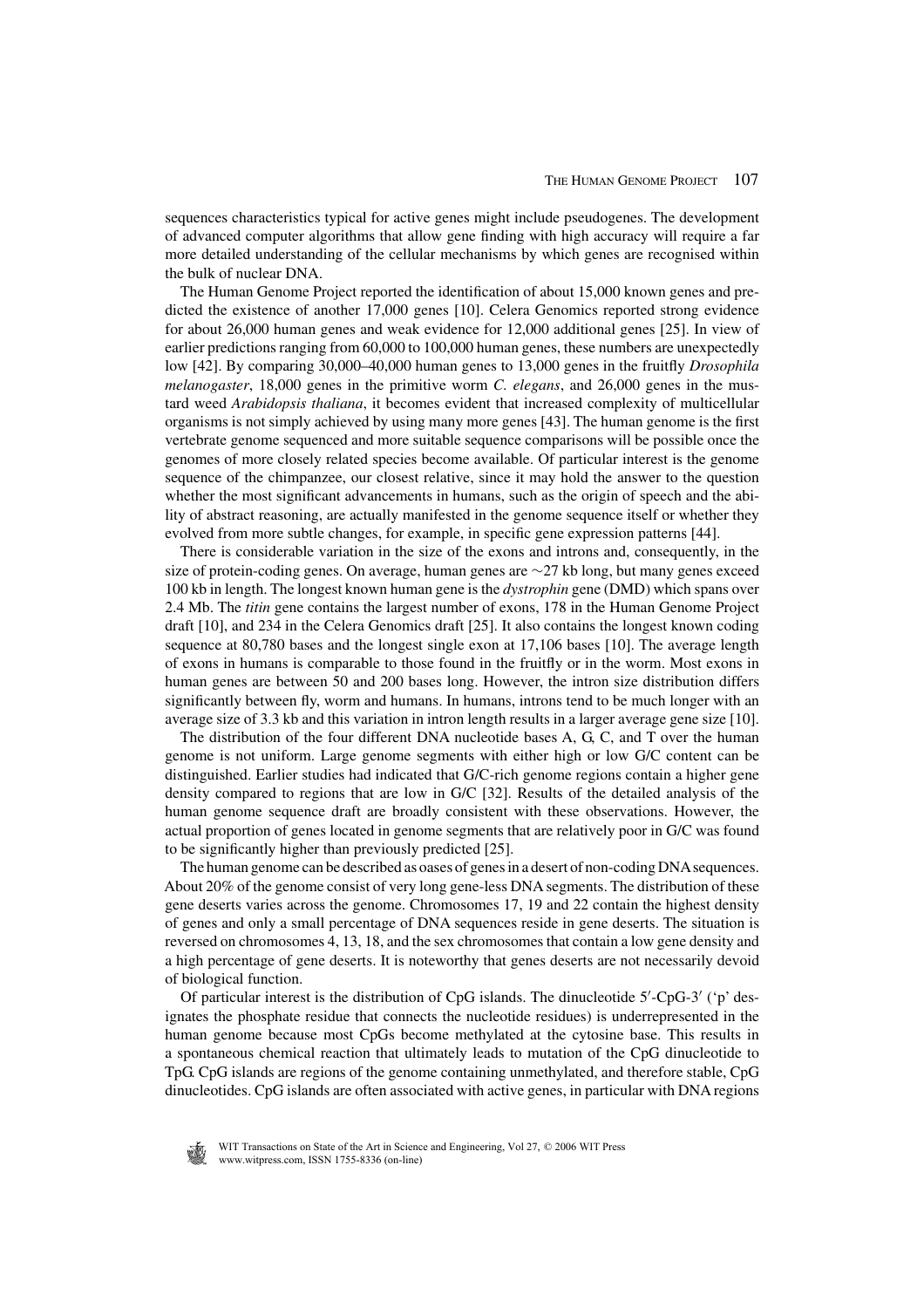close to the start site of transcription [45]. Consistent with this observation, CpG islands have been shown to play important roles in the regulation of gene transcription and in gene imprinting, a process that determines gene activity in cell lineages during development and differentiation [46]. The Human Genome Project reports 28,890 CpG islands, and Celera Genomics counts a total of 28,519 CpG islands [10]. Both numbers are remarkably close to the number of predicted genes.

## **3.3 Single nucleotide polymorphism**

Only 0.1% of the genome contribute to phenotypic variation amongst humans and, with the exception of identical twins, the genomes of two individuals are about 99.9% identical. Most of the DNA sequence variation between humans can be attributed to changes in DNA sequences at a single base pair, so-called single nucleotide polymorphisms (SNPs). SNPs occur on average every 1.9 kb when two chromosomes are compared. The International SNP Map Working Group presented a map of 1.42 million SNPs distributed throughout the entire genome [47]. Celera Genomics assigned 2.1 million SNPs to the genome [25]. Both groups reported that the genomic distribution of SNPs is markedly heterogeneous. About 75% of all SNPs are found outside genes. Within genes, the SNP rate is highest in introns and less than 1% of all SNPs are found in DNA sequence regions coding for proteins and therefore potentially affect protein structure and/or function. Nevertheless, this low percentage comprises thousands of candidate SNPs that may significantly contribute to the diversity of human proteins.

The identification of specific SNPs and their functional consequences is one of the major objectives of future genetic studies. It is well established that genetic variations affect the susceptibility to disease, the age of disease onset, the severity of illnesses, and the way the human body responds to medical treatment [48–50]. For example, single base differences in the *ApoE* gene have been implicated in Alzheimer's disease. The *ApoE* gene exists in three variants, *ApoE2*, *ApoE3*, and *ApoE4*, and individuals carrying the *ApoE4* version of the gene are the most likely to develop Alzheimer's disease [51]. Large-scale studies of SNP patterns in patients and healthy individuals will help to identify the molecular basis of many other diseases in the future.

A complete map of SNPs will also be prerequisite for detailed studies into the molecular basis for human phenotypic variation. SNP patterns entail a snapshot of the actions of evolutionary forces that are operative in human population genetics. For example, it could be demonstrated that our genes carry the signature of an expansion from Africa within the past 150,000 years [52]. A complete map of human SNPs is expected to fuel future research aimed to explore our evolutionary past and to discover the origin of our present diversity.

## **3.4 The human proteome**

Analogous to the genome, the proteome represents the complete set of all proteins within an organism. Proteins typically consist of several discrete structural or functional domains that are conserved during evolution. More than 90% of protein domains in humans have counterparts in the fruitfly or the worm. About 60% of the human proteins that are predicted to exist based on the human genome sequence draft show sequence similarities to other organisms whose genomes have been sequenced. Also, 61% of the fly proteome, 41% of the worm proteome, and 46% of the yeast proteome have sequence similarities to predicted human proteins [53].

The draft of the human genome brought to light about 1200 protein families. Only 94 protein families, or 7%, appear to be vertebrate-specific suggesting that only a small number of novel protein domains were introduced into the vertebrate lineage. Vertebrate-specific protein families

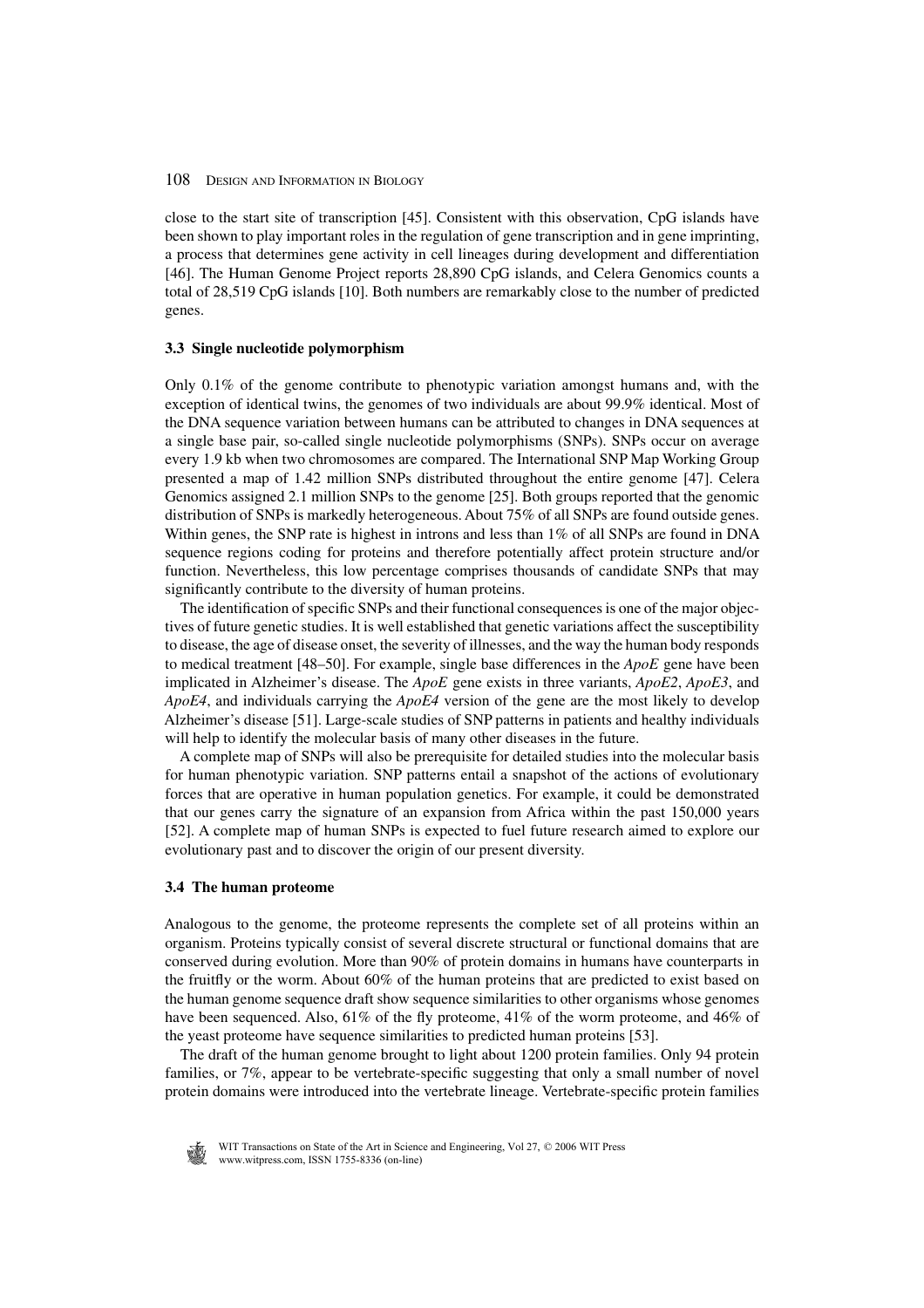reflect important physiological differences between vertebrates and other metazoans. A large proportion of these proteins exhibit functions in the immune and nervous systems [10].

Although there is only a small number of novel human protein families, there is substantial innovation in the creation of new proteins. New proteins can be created by rearrangement, insertion, or deletion of protein domains, resulting in new domain architectures. This mechanism is especially prominent in human proteins involved in extracellular structures and transmembrane structures where the total number of human domain architectures is more than twice of those found in the worm or the fruitfly [10]. A genome-wide analysis of domain architectures will be extremely helpful in resolving the evolutionary history of different species. About 40% of proteins predicted by the human genome sequence draft are of unknown function and cannot be assigned to known protein families [25]. A large proportion of proteins with known functions are either enzymes that play a crucial role in the cell metabolism, or proteins involved in signal transduction processes that are essential for intra- or inter-cellular communication.

The most common molecular function of human proteins is nucleic acid binding, employing 13.5% of the human proteome [25]. Nucleic acid-binding proteins include sequence-specific DNA-binding factors responsible for the regulation of gene transcription, and enzymes that participate in nucleic acid metabolism. Given the crucial importance of establishment and maintenance of cell type-specific gene expression patterns in multicellular organisms, it is not surprising that are a significant part of the proteome is engaged in gene regulation. A search of the human genome sequence revealed more than 2000 hypothetical genes that encode potential transcriptional activators [54]. These transcription factors need to be verified, biochemically characterised, and their target genes identified, before mechanisms of genome-wide transcription regulation processes can be fully elucidated.

Remarkably, a set of around 200 human proteins has significant amino acid sequence similarities to bacterial proteins, but not to any proteins found in yeast, worm, or the fruitfly [10]. These proteins appear to be of bacterial origin and were possibly acquired by gene transfer. Some of these genes are involved in metabolism and stress response, suggesting that they may have provided a selective advantage for the host organism during evolution.

The greater complexity of the human proteome as compared to the worm or the fruitfly is achieved only in part by the invention of novel proteins and novel protein architectures on the DNA level [10]. Additional levels of complexity arise from mechanisms such as alternative splicing and post-translational modifications. In addition, there are a bewildering number of potential interactions between individual cellular proteins that might affect their activity or function. The regulation of protein–protein interactions within the cell is considered to contribute significantly to the functional complexity of the human proteome.

A major objective of future research will be to decipher the human proteome and to ultimately identify the protein networks and functional pathways that give rise to complex multicellular organisms such as ourselves.

## **4 Functional genomics: assigning function to the genome**

Biological functions are generally not evident from raw genome sequence data. For about 40% of the human genes, DNA sequence analysis has led to no prediction of function. In addition, the inferred functions of most of the remaining genes have yet to be confirmed [10, 25]. Functional genomics aims to determine the biological function(s) of individual genes or genome segments and comprises different areas including comparative genomics, gene expression studies, proteomics, and structural genomics. The combined data obtained from these areas will be required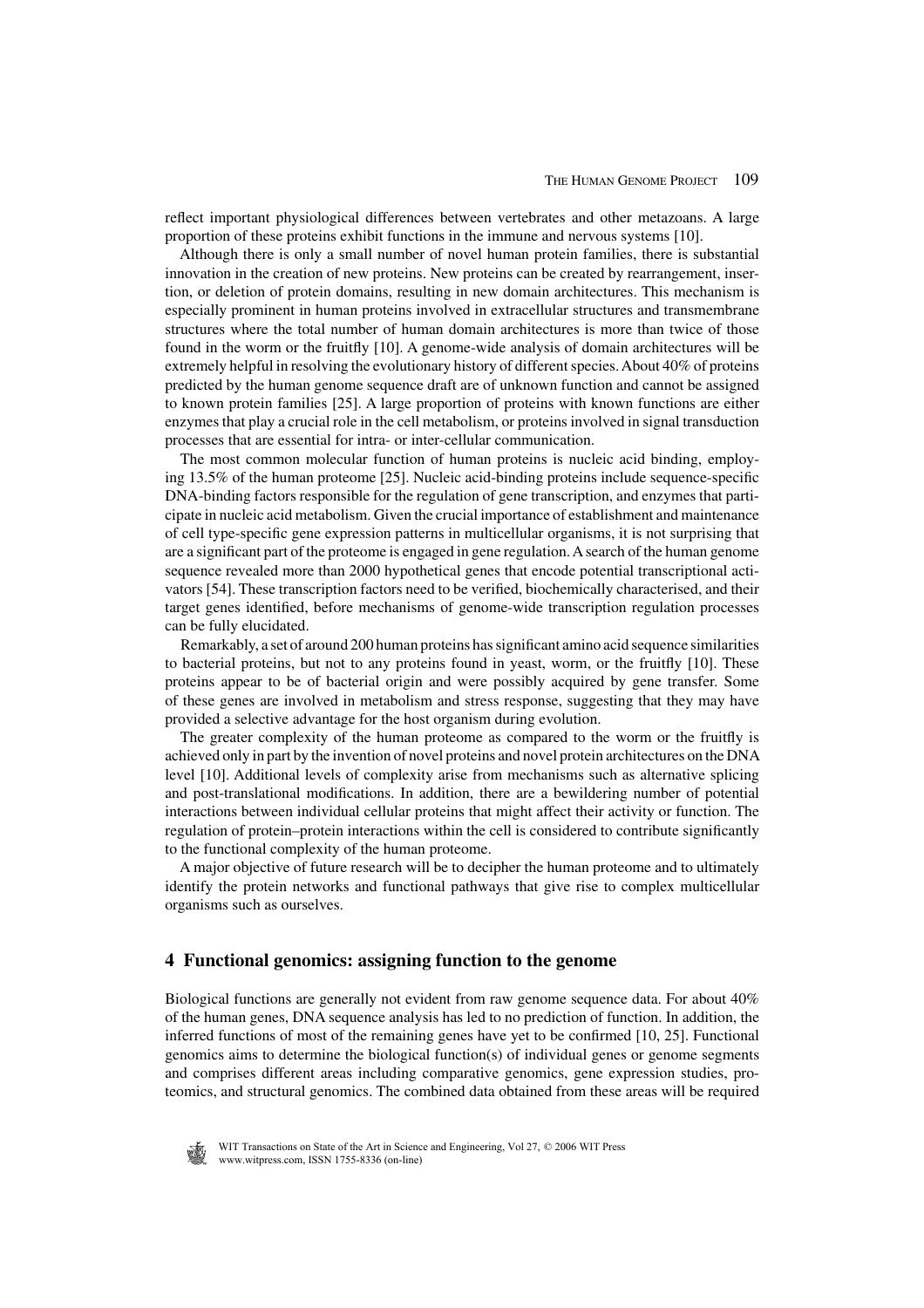to understand both the individual and collective function of genes, and will be prerequisite for a complete biochemical comprehension of cell biology.

#### **4.1 Comparative genomics**

Genome sequences comparisons between species are extremely valuable to elucidate innovations during evolution and to determine the timing of the divergence of species. DNA segments with important functions are more likely to retain their sequences during evolution than non-functional segments. Thus, conserved sequences between species are likely to point to important functions in key biological processes. Biological studies over the last century have made use of a number of key model organisms, including protozoans such as the yeasts *S. cervisiae* and *Schizosaccharomyces pombe*, metazoans such as the fruitfly (*D. melanogaster*) and the worm (*C. elegans*), and vertebrates such as zebrafish (*Brachydanio rerio*) and mouse (*Mus musculus*). There are two principal experimental approaches to identify and functionally characterise genes in animal models: forward and reverse genetics. Forward genetics starts with a mutant phenotype, which identifies the function of a gene. However, the identification of the corresponding DNA sequence within the genome by conventional gene-mapping techniques is a very time-consuming and laborious process. In contrast, reverse genetics starts from the DNA sequence of a known or predicted gene and attempts to gain insights into its function by obtaining phenotypic changes in model organisms upon gene mutation or gene deletion (knock-out). Complementary to both strategies, genetic crossing experiments are employed to examine the functional interplay of different genes. These studies were instrumental in the dissection of a number of fundamental metabolic and signalling pathways that are evolutionary conserved between species [55].

Genetically well characterised organisms such as the yeast *S. cerevisiae*, the fruitfly *D. melanogaster*, and the worm *C. elegans* were initially chosen for complete genome sequencing [22]. The genome sequences of these organisms proved to be invaluable both for the identification of human genes and the assignment of human gene function. In addition, detailed comparisons of the human genome sequence draft with the genome sequences of these distantly related organisms led to the identification of a number of vertebrate-specific candidate genes. However, confirmation of the vertebrate-specific nature of these genes and further elucidation of their function will require genome sequence comparisons with more closely related species such as the mouse. The mouse genome sequencing is well under way and is carried out by the publicly funded Mouse Sequencing Consortium and by Celera Genomics. Databases containing draft sequences obtained by the Mouse Sequencing Consortium are already accessible and completion of the mouse genome project is imminent. The available data have already revealed striking similarities between the human and mouse genomes. More than 180 cases of synteny, the presence of conserved DNA sequence segments that contain the same genes in the same order, have been found. Almost all genes on human chromosome 17 are found on mouse chromosome 4, and human chromosome 20 appears to be almost completely orthologous to mouse chromosome 2. The average length of the conserved segments is 14.5 Mb. The largest contiguous conserved segment found so far spans about 90 Mb on human chromosome 4 and corresponds to mouse chromosome 5 [10]. The completion of the mouse genome project is greatly anticipated and will further enhance our understanding of gene function in fundamental biological processes. Many human diseases with complex genetic background have counterparts in the mouse or rat. Therefore, knowledge of the mouse genome sequence will be instrumental for the diagnosis, prevention and treatment of human disease. In a number of instances, a conserved genome region containing a locus that contributes to a complex genetic disease involving several genes, a so-called quantitative trait

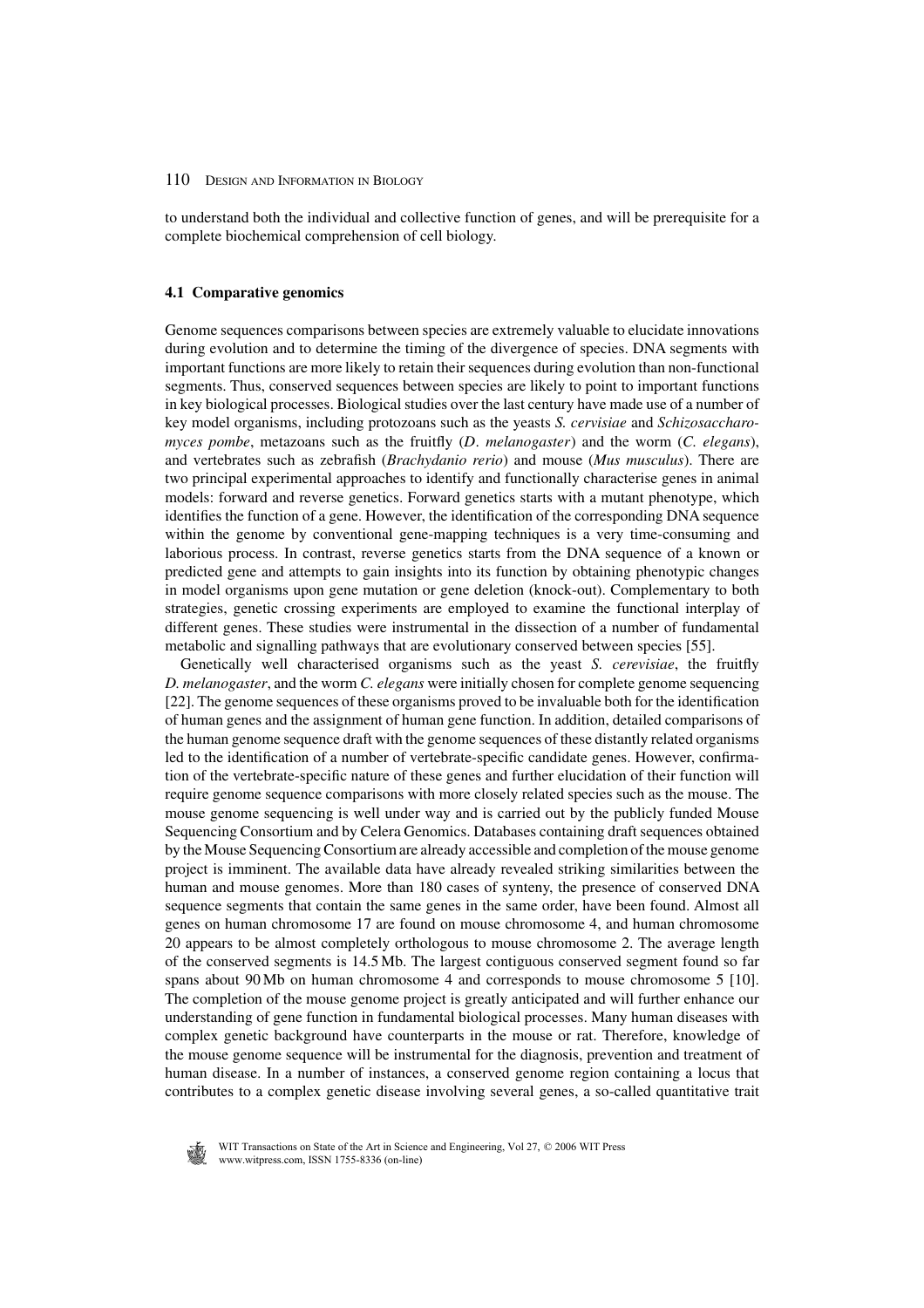locus (QTL), could already be identified. Prominent examples for known human disease QTLs identified in animal models are cardiovascular disorders such as hypertension and atherosclerosis [56–58]. Large-scale genome-wide mutagenesis projects in mice have been set up in the UK [59] and in Germany [60] with the aim to screen thousands of mice mutants for links between DNA sequences and function.

To understand the controlled and coordinated read-out of genetic information, the identification of regulatory DNA sequences is of crucial importance. However, the identification of regulatory DNA sequences within the complex genomes of higher eukaryotes is extremely difficult. Transgenic studies have shown that human genes when introduced in mice are expressed in a manner that mimics their expression in their natural host. This observation suggests that the instructions for regulated gene transcription are evolutionary conserved [61]. Inter-species DNA sequence comparisons will therefore greatly facilitate the identification and functional characterisation of regulatory DNA elements.

Understanding coordinate gene regulation at the genome-wide level requires the identification of gene regulatory networks. Co-expression of certain genes may reflect their regulation by common sequence-specific transcription factors. Sequence comparisons between genes can therefore be used to identify common DNA elements that might be responsible for their coordinated expression. This approach is becoming increasingly feasible with the availability of genome-wide expression profiling data, in particular for smaller genomes. Genome-wide expression profiling in yeast has already been successfully used to identify regulatory networks involved in the coordinate expression of gene clusters during sporulation [62] and cell cycle progression [63]. Similar approaches to identify regulatory DNA sequence elements in mammals face challenges that do not exist in simpler organisms such as yeast. While regulatory sequences in yeast are typically located in close proximity to the transcription start site, regulatory elements in mammals are frequently found in great distances from their target genes. The size and complexity of mammalian genomes and their high content of non-coding sequences further complicates the identification of regulatory elements. Detailed DNA sequence analyses between closely related species may help to overcome these obstacles. Indeed, a comparison of the DNA sequences of mouse and human genes that are up-regulated in skeletal muscle revealed novel muscle-specific regulatory elements [64].

#### **4.2 Proteomics**

Comprehension of the genome at the proteome level will be prerequisite for a complete understanding of the functioning of a human cell. As outlined above, mechanisms such as alternative splicing of primary gene transcripts and post-translational modifications of gene products can considerably increase the complexity of the proteome over the genome. Indeed, the total number of different protein molecules expressed by the ∼30,000 genes in the human genome is estimated to be in the order of  $10<sup>6</sup>$ . In addition, the activity and/or function of individual proteins may be subject to regulation, e.g. by specific protein–protein interactions, by targeting specific cellular compartments, by covalent modifications, and by protein degradation. This notion has led to independent efforts in proteomics, the study of protein function, subcellular localisation, and protein–protein interactions on a genome-wide scale [65]. Combinations of well-established biochemical and molecular biology methods, e.g. the combination of two-dimensional protein electrophoresis and mass spectrometry, are employed.

In order to combine and extract as much relevant information as possible a number of database resources were integrated into the human proteomics initiative (HPI), a joint effort between the Swiss Institute of Bioinformatics and the European Bioinformatics Institute. The HPI has

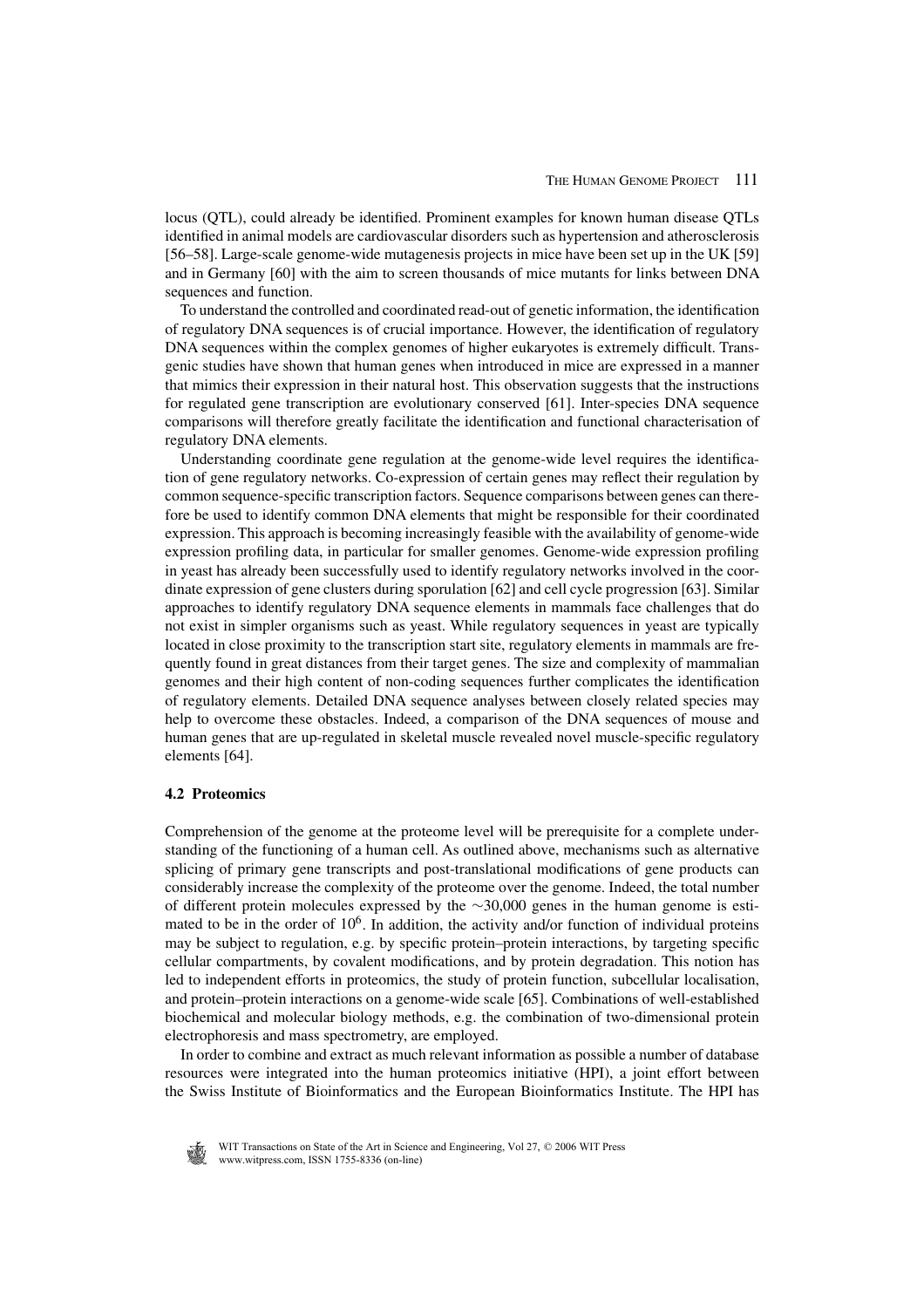two phases. The first phase aims to annotate the protein products of all known human genes. The second phase is a long-term commitment to rapidly incorporate well-annotated protein data from ongoing research efforts and to provide the scientific community with free access to continuously updated databases. The HPI database contains currently over 6000 annotated human sequences as well as relevant information such as literature references, predicted post-translational modifications, splice variants, and known SNPs. Databases are being developed in order to allow automated annotations of predicted proteins from genome DNAsequences, and to facilitate a classification of proteins into cell type-specific proteome subsets [66]. These computational methods will provide meaningful tools to exploit the full potential of human genome sequence for basic and medical research by integrating biological and human genome data.

## **4.3 Structural genomics**

The results of genome sequencing and recent advances in structure determination have ushered in structural genomics, a new field focused on the large-scale analysis of protein structures and functions. Three-dimensional high-resolution structures of proteins are required for understanding the molecular chemistry underlying their biological action. Protein structure determination can be a difficult and time-consuming process and the two major techniques used, X-ray crystallography and nuclear magnetic resonance (NMR) spectroscopy, possess certain drawbacks. X-ray crystallography requires the preparation of stable protein crystals, generally a laborious task, and NMR spectroscopy is limited to small and medium-sized molecules. However, technical advances are made and speed and productivity of macromolecular structure determination is continuously improved [67].

Structural genomics aims to provide structural information for all known cellular proteins by employing automated high-throughput methods. To achieve this goal, proteins are grouped into protein families based on their amino acid sequences and the structure of at least one family member is solved. Structure predictions for the remaining family members can then be made based on the known structures. Estimates for the total number of protein structure families range from 30,000 to 50,000, several orders of magnitude below the estimated total number of proteins in nature. Obviously, an initiative of this scale requires coordinated efforts of different disciplines such as biology, chemistry, physics, and bioinformatics.

The next pivotal step is to assign biological function to particular protein structures. Highresolution structures rarely give immediate insight into the function of a protein, but a rigorous analysis, for example, of key residues or protein surfaces may give functional clues. In addition, proteins with a low degree of amino acid sequence similarity may reveal unanticipated structural similarities. This may provide evidence for evolutionary links between protein families unrelated by amino acid sequence. The accuracy of the prediction of protein function based on structural information is expected to increase proportionally with the number of high-resolution protein structures available. However, the biological relevance of functional predictions based on structure has to be validated by independent biochemical or genetic studies.

There are a number of ongoing structural genomics projects. Japan was one of the first countries to recognise the importance of structural studies on a genome-wide scale and founded the RIKEN Structural Genomics Initiative in 1995 [68]. In the US, the National Institute of General Medical Sciences inaugurated its 'Protein Structure Initiative' in 1998, which is designed to organise a large cooperative effort in structural genomics and to produce a database resource which links sequence, structural, and functional information. Pilot projects in the US and in Canada have been set up to determine the structure of 10,000 proteins within the next 10 years [69]. Each project consists of a collaboration between different research groups and focuses on proteins

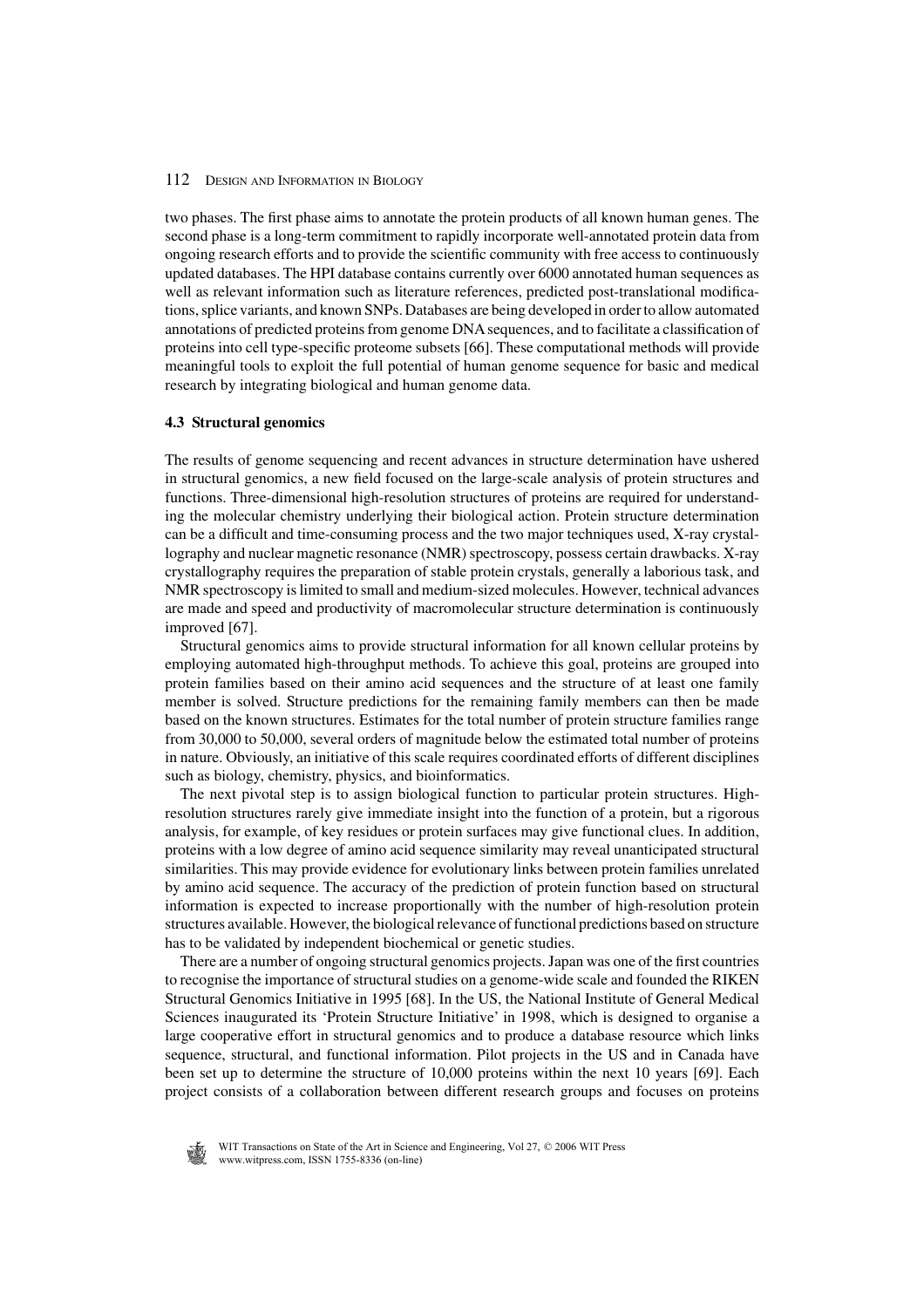from different species or from different proteins families. There is at present little coordination between ongoing national efforts in Europe [70]. However, the Wellcome Trust in the UK is considering setting up a Structural Genomics Consortium, modelled on the highly successful SNP Consortium, including publicly accessible up-to-date protein structure/function databases.

## **5 Applications of the human genome sequence in medical sciences**

Acquisition of the human genome sequence has led to the emergence of new technologies that promise to accelerate the identification and functional characterisation of genes involved in human disease and to facilitate major steps of drug development including drug target identification and validation, optimising drug efficacy, and reducing drug toxicity.

## **5.1 Genes and human disease**

Many diseases have their origin in gene mutations. A prominent example is Haemophilia A, an inherited disease that affected the male lines of royal dynasties in Europe for several centuries. Haemophilia A is inherited recessively on the X chromosome. Heterozygotic females carrying only one disease variant of the gene are healthy, whereas males who carry the disease gene on their only X chromosome are haemophilic [71]. At present, more than 12,000 mutations associated with human diseases have been mapped to specific loci in the genome. The catalogue of these disorders is listed in a public database, Online Mendelian Inheritance in Man, (OMIM, http://www.ncbi.nlm.nih.gov/omim; see also Table 1). OMIM is updated almost daily, with new genes and mutations being discovered at a rapid pace.

Genetic disorders are classified by the number of mutated genes involved. Monogenic diseases are caused by mutations in a single gene, whereas polygenic diseases involve several mutated genes. Monogenic diseases are very rare compared to more complex polygenic diseases that affect several million people worldwide. Prominent examples of monogenic genetic diseases are cystic fibrosis (CF) and Huntington's disease (HD). CF is the most common potentially lethal genetic disease, affecting one in 2500 newborns in Northern Europe. The predominant symptoms of CF are obstructions of the airways by viscous mucus and, as a consequence, frequent bacterial infections of the respiratory tract. CF is inherited in a recessive fashion; heterozygote children carrying one mutant allele and one wild-type allele of the CF gene are healthy, whereas homozygote children carrying two mutant CF alleles develop CF [72]. The gene involved in the occurrence of CF was identified in 1989 by positional cloning [73–75]. Initially, the CF locus was mapped to chromosome 7 [73]. In an intense collaborative effort, sequential refinement of the genetic analysis yielded finally a candidate gene encoding a protein product that was called CFTR, for cystic fibrosis transmembrane conductance regulator [74]. It was subsequently found that 70% of all CF cases carried a three base pair deletion in the *CFTR* gene that caused the loss of a single amino acid residue in the CFTR protein product, resulting in its malfunction [75]. Cloning of the *CFTR* gene made biochemical studies possible and raised hopes for a gene therapy approach to CF [72]. The concept and strategies implicated in gene therapy are discussed in Section 5.6. HD is a neurodegenerative disease which typically affects individuals about 40 years of age and which progresses inexorably to death within 15 to 20 years [76]. Symptoms include alterations in mood, loss of memory, and involuntary movements. HD is caused by the insertion of CAG triplets into the gene *Huntingtin* (*Htt*). These additional DNA sequences lead to an extended stretch of glutamine amino acid residues in the corresponding protein product  $(Htt^{ex})$ . HD is inherited as a dominant trait; inheritance of only one *Htt*ex allele is sufficient for the development of the disease.

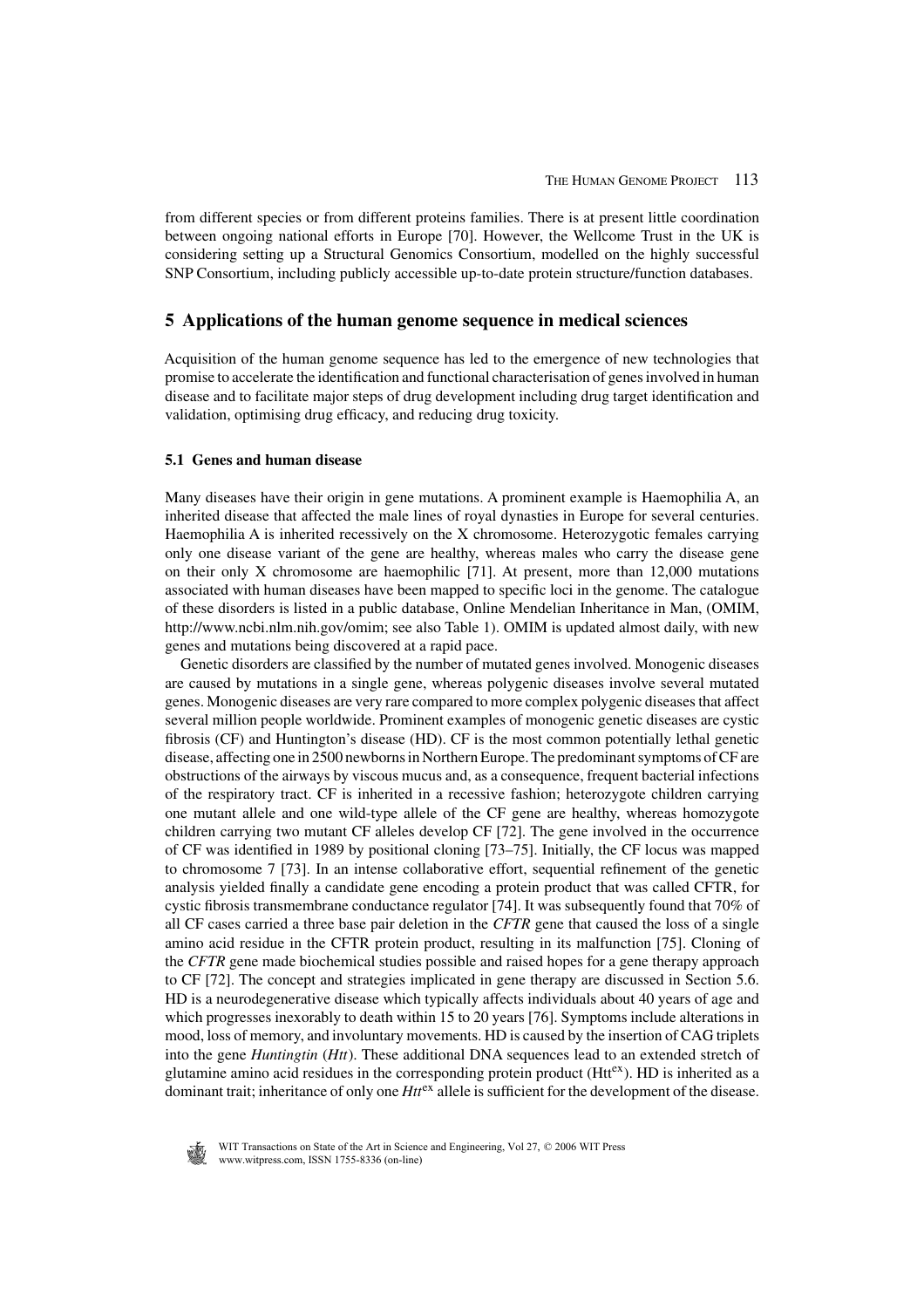It is not yet understood how the Httex protein causes the degeneration of neurons, but aggregation of Httex within cell nuclei appears to be, at least in part, responsible for its toxicity. Clearance of the mutant  $Ht^{\text{ex}}$  aggregates is therefore viewed as the most promising therapeutic strategy and medical research on HD is focussing on this approach [76].

Polygenic diseases represent traits that are caused by interactions between different genes, but are also frequently influenced by environmental factors such as smoking, the type of diet, exercise habits, and childhood exposure to infections [55]. Prior to the past decade, a connection between complex diseases and genetic factors was often not considered because genetic traits in patients did not follow an obvious pattern of inheritance. Only recently, a number of complex disorders with hitherto unknown origin could be linked to inherited genetic variations. While some progress has been made in identifying genes that contribute to complex diseases, the elucidation of underlying molecular mechanisms remains extremely difficult. The following findings exemplify earlier genomic research that has provided important insights into the pathogenesis of complex genetic diseases and that has paved the way for the development of novel therapeutics.

Hypertension (elevated blood pressure) has been associated with mutations in eight different genes and nine specific genes were found to contribute to hypotension (lowered blood pressure). The corresponding gene products act in a common regulatory pathway operative in the kidney that controls the net salt balance in the human body [77]. Heart failure is a predominant healthproblem in industrialised countries and affects more than four million people in the United States alone. A common clinical type of heart failure is hypertrophic cardiomyopathy in which the mass of the heart is increased by a thickening of the left heart chamber wall. Ten different genes have been identified that, when mutated, can cause hypertrophic cardiomyopathy. The protein products of these genes are involved in different steps of the heart muscle contraction process [78]. Finally, cardiac arrhythmia is the failure of the heart to sustain a precise rhythm. It affects more than 300,000 individuals per year in the United States alone and can lead to sudden death. In recent years, six arrhythmia susceptibility genes have been discovered. Mutations in these genes affect ion channel proteins of heart cells [79].

#### **5.2 Genetic basis of cancer**

Cancer affects one in three people in the western world and is responsible for 20% of all deaths [80]. Throughout life, the DNAin human cells is exposed to mutagens, such as the ultraviolet component of sunlight and ionising radiation. This causes a progressive decay of genetic information that can occasionally lead to functional alterations in genes critical for cell proliferation. Gene mutations in only a single cell can be sufficient to give rise to cancer – the emergence of a cell population in which the mechanisms that control normal cell division and cell death are suspended. In addition, cancer cells can also acquire the ability to invade different tissues and to metastasise [81].

Tumorigenesis, the development of cancer, is a multistep process. It has been proposed that four to seven distinct events are required for the development of common epithelial cancer [82]. These events reflect genetic alterations that drive a progressive conversion from normal human cells into cancer cells. Events leading to tumorigenesis can either be the result of environmental influences (somatic), or inherited. Patients with inherited forms of cancer carry transforming mutations in every cell of their body, whereas in patients with somatic cancers, these mutations are found only in tumour cells. The vast majority of mutations in cancer are somatic and inherited forms of cancers contribute only to about one percent of all cancer cases [83]. Family history is the cardinal feature by which an inherited predisposition for cancer is recognised. However, inherited mutations in a cancer gene do not necessarily indicate similar probabilities for different

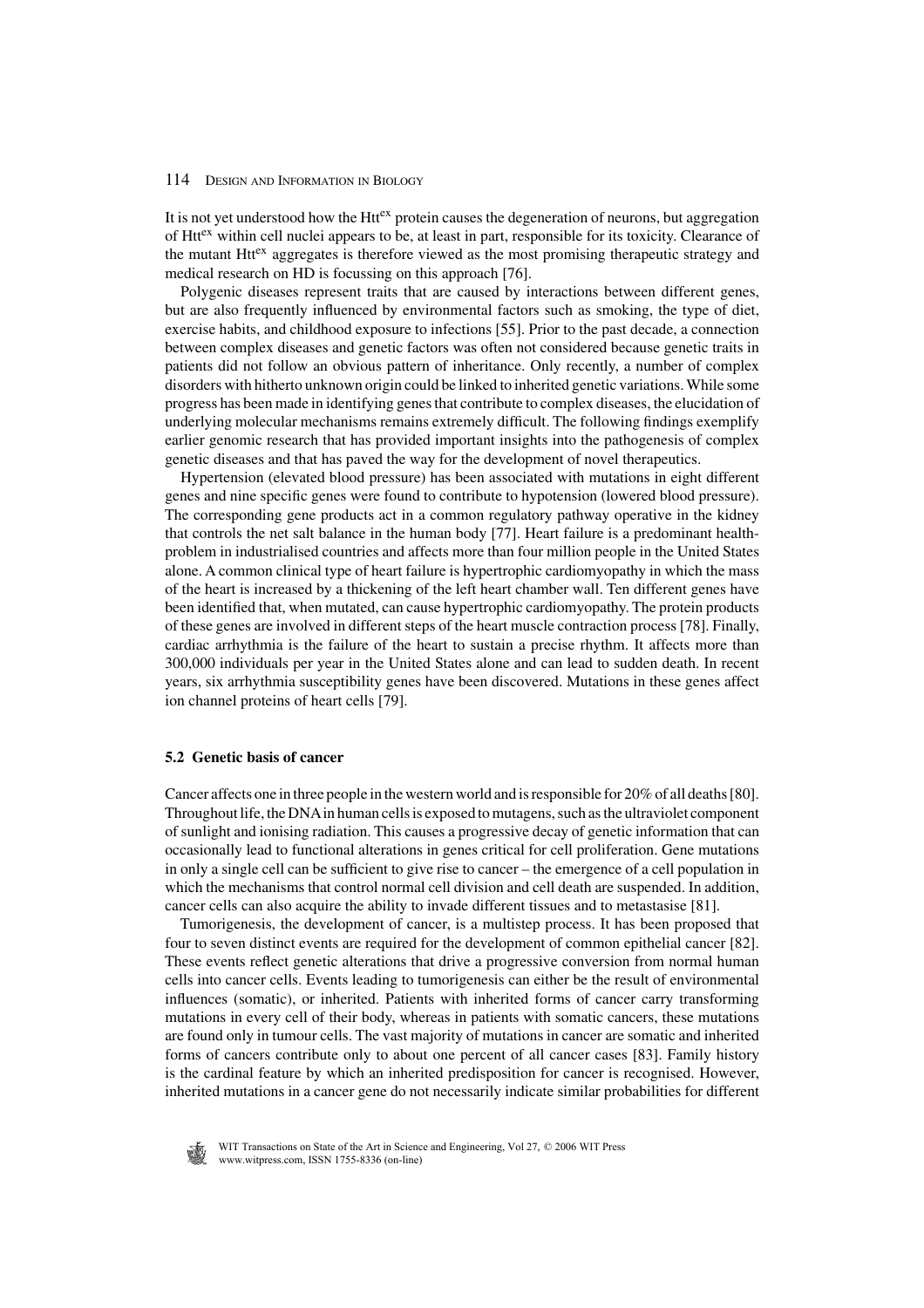individuals to develop cancer; strong and weak predisposition can be distinguished. For certain cancers, e.g. breast cancer, mutations that result in a high cancer risk have been identified [84]. Women carrying mutations in the genes *BRCA-1* and *BRCA-2* have a lifetime breast cancer risk of 60–80%. However, only 15–20% of all inherited breast cancer cases are attributable to mutations in either gene. For the remaining 80%, mutations in different genes must be responsible for increased breast cancer susceptibility.Anumber of additional candidate genes have been proposed but require conformation by independent analyses [85].

Patterns of genetic alteration differ between different cancer types, probably because different tissues impose different constraints that need to be overcome. However, genetic alterations leading to cancer are not random, suggesting that cancers evolve along particular pathways [84]. This notion has lead to the optimistic view that determining the genetic alterations specific for a particular type of tumour cells, so-called molecular profiling, will provide information of clinical value, such as the future malignancy potential. It is hoped that this information can be used to tailor therapeutic approaches to individual cases [86]. More than 100 distinct types of human cancers with subtypes have been found within specific organs and all cancer types can be attributed to six essential alterations in cell physiology that collectively dictate malignant growth. Among these cancer-induced physiological changes are the capacity to sustain prolonged cell growth, the evasion of controlled cell death (apoptosis), and the ability to invade different tissues. Each acquisition of a cancer capability successfully breaches an anticancer defence mechanism hardwired into cells and tissues. However, the paths that different cells can take on their way to malignancy are highly variable and, in a given cancer type, specific gene mutations may be found only in a subset of tumours. Furthermore, mutations in critical genes resulting in the acquisition of capabilities that override normal cellular mechanisms may occur at different times during cancer development. Finally, genetic changes may affect various tumours differentially. In some tumours, a specific mutation might lead to the acquisition of only one cancer capability, whereas in other tumours the same genetic event could facilitate the simultaneous acquisition of several distinct capabilities. Despite the evident complexity of these pathways, it is believed that all tumours ultimately reach common biological endpoints, the acquisition of cancer capabilities [81].

Two major types of cancer genes can be distinguished. Oncogenes typically harbour mutations in their DNAsequence and the corresponding mutated protein products can cause the development of cancer. Oncogenes were first isolated from viruses capable to transform cultured human cells into cancer cells. Subsequently, it was discovered that human cells contain homologues to viral oncogenes that are involved in normal cellular functions [87]. These cellular genes were termed proto-oncogenes and their mutation or aberrant activation can promote transformation of normal cells into cancer cells [88]. A number of proto-oncogenes, e.g. oncogenes of the *Ras* family, could be identified in studies in which 'normal' cells were transfected with DNA isolated from animal tumours.

Tumour-suppressor genes serve to prevent the formation of cancer and their inactivation contributes to tumorigenesis [89]. Tumour suppressor genes were first proposed in studies of cancer in children [90]. Retinoblastoma, a cancer affecting one or both eyes in young children is in 35–40% of all cases inherited. Statistical analysis of inherited retinoblastoma cases revealed a requirement for one transforming event that occurred with constant probability over time. In contrast, the appearance of the sporadic form of retinoblastoma, which occurs usually much later in life, was consistent with a requirement for two such events. These observations suggested that two events were necessary for both the somatic and inherited forms of retinoblastoma and that in the case of the inherited form one event was already present in the germ line. Subsequently, a deletion in a region of chromosome 13 was found in some cases of inherited retinoblastomas and further studies confirmed that tumorigenesis required the loss of function of both copies of this specific

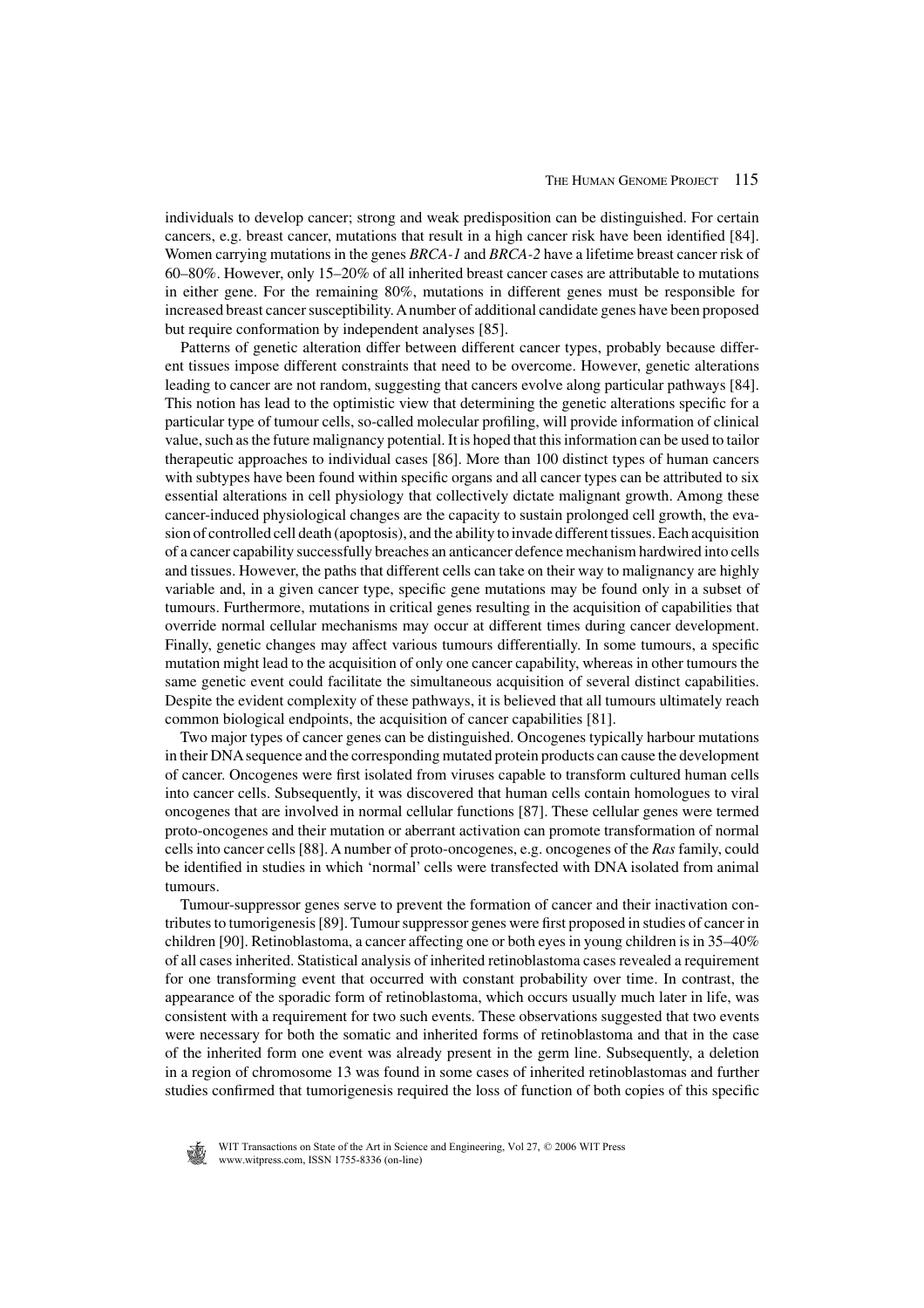chromosomal region [91]. The *Rb* gene was finally identified to be responsible for retinoblastomas and is now regarded as the prototype of tumour-suppressor genes. Many more tumour-suppressor genes have been identified since, especially in inherited forms of cancer. Oncogenic mutations in inherited cancers are rare, presumably because they promote cancer during early stages in development and are therefore embryonic lethal [84]. Tumour-suppressor genes can be classified into different types. 'Classical' tumour-suppressor genes such as *Rb*, of which loss-of-function is required for cancer development, are termed 'gatekeepers'. Another class of tumour suppressor genes termed 'caretakers' contains genes involved in functions outside the actual pathway of cancer development. These genes are important for normal DNA repair and genome integrity and their mutation accelerates the acquisition of cancer capabilities [92].

A particularly complex mechanism by which loss-of-function or gain-of-function of genes can be acquired is the perturbation of epigenetic regulation. Epigenetic regulation of gene expression is an important process, which insures the expression of certain genes only at specific stages in development. In many cases, developmental genes are permanently switched off after they have fulfilled their function. Permanent silencing involves an inheritable marking of genes, e.g. the methylation of cytosine residues within promoter regions [93]. Perturbations in epigenetic gene regulation can lead to either expression of genes that need to be silenced or, conversely, to the silencing of genes, such as tumour-suppressor genes, that need to be active. It is not clear whether silencing of particular genes in cancer occurs through a stochastic process or whether certain promoters are predisposed. It is also unclear what exactly determines the particular molecular mechanism by which loss-of-function events occur since the frequency of distinct mechanisms can differ considerably between tumour types [94].

## **5.3 Identification of disease genes and disease pathways**

Application of the human genome sequence is anticipated to accelerate both medical genetics and its application, the targeted treatment of genetic diseases. The identification of candidate genes involved in human disease had been extremely laborious and time-consuming. For example, identification and characterisation of the human CTFR gene involved in CF took several years [73]. In contrast, about 30 disease genes could be identified and their chromosomal location determined during the period in which the human genome was sequenced [10]. The human sequence database is further used to identify paralogues, genes that arose as a consequence of gene duplication within the genome and therefore contain closely related DNAsequences. Finding paralogues of disease genes is important for two reasons. First, paralogues can give rise to related genetic diseases. For example, the *CNBG3* gene has been identified as a paralogue for the *CNGA3* gene that, when mutated, causes colour blindness [95, 96]. Another example is the discovery of the *Presenilin-1* and *Presinilin-2* genes that can cause the early onset of Alzheimer's disease [97]. Second, paralogues may provide the means for therapeutic intervention, as exemplified by attempts to reactivate foetally expressed haemoglobin genes in individuals suffering from sickle cell disease or *β*-thalassaemia, caused by mutations in the *β-Globin* gene [98]. A complete scan of the human genome sequence revealed more than 200 potential paralogues that will have to be experimentally confirmed and characterised [10].

The identification of disease genes, and in particular the identification of sets of genes underlying complex polygenic disorders, by genome-wide DNAsequence comparisons between healthy individuals and patients is extremely complex due to the large number of single nucleotide polymorphisms present within the human genome sequence (see Section 3.3) [47]. SNPs responsible for human disease have to be distinguished from sequence variations that have no apparent detrimental effect. In addition, some SNPs may not affect disease immediately but may nevertheless

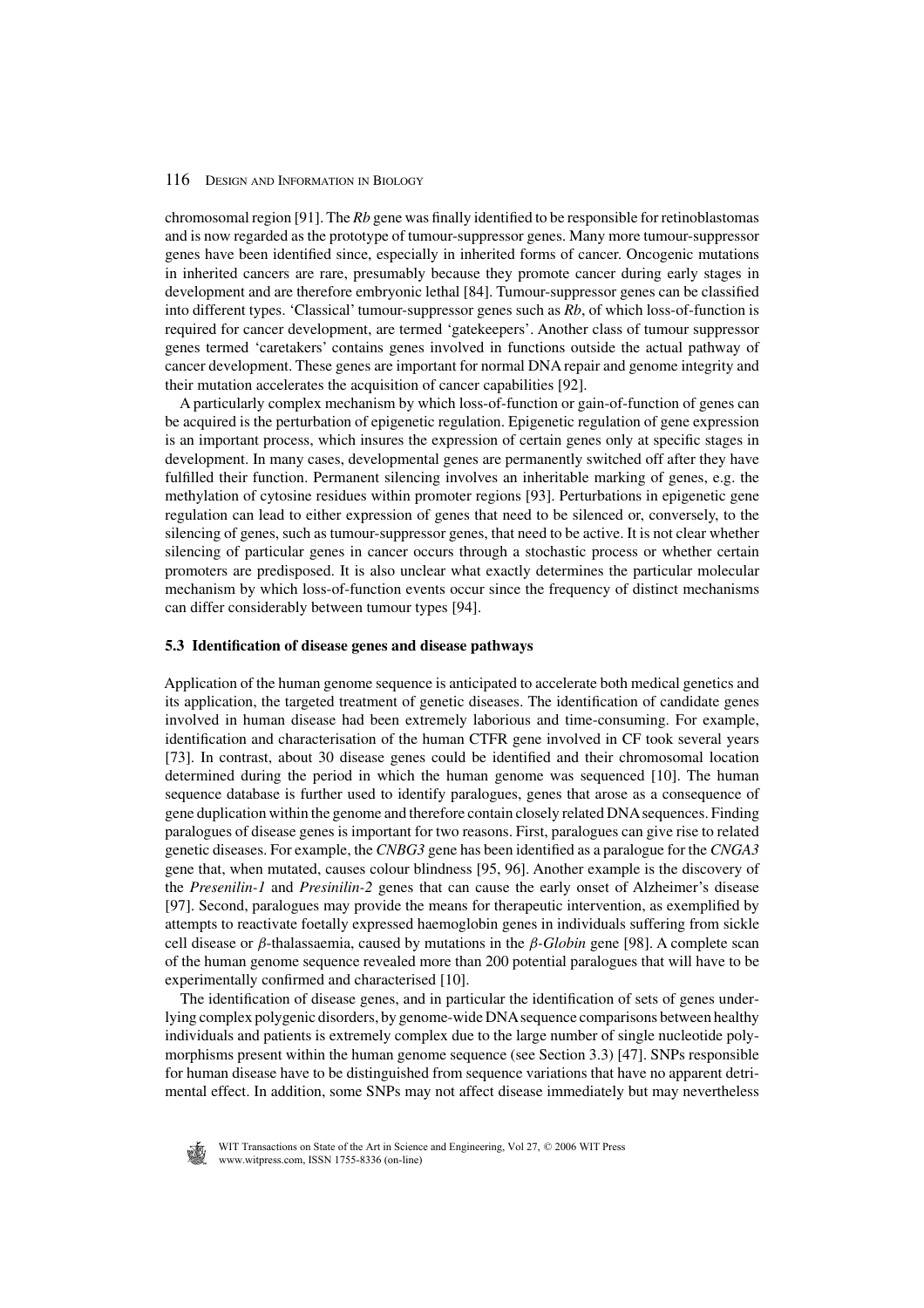increase the susceptibility of individuals towards specific diseases. A large number of genomic sequences from healthy individuals and patients will have to be compared to establish a comprehensive catalogue of SNPs.

Alterations in cellular gene expression patterns that coincide with the manifestation of disease can be analysed using DNA microarray (DNA chip) technologies. DNA microarrays containing many thousand DNA molecules, each specific for a single gene, can be used to measure the levels of individual RNAspecies throughout the entire cellular RNApopulation [99, 100]. By comparing cellular gene expression profiles of healthy individuals with those of patients on a genome-wide level, specific genes that may be misregulated, and therefore contribute to the disease, may be identified. In addition, specific alterations in cellular gene expression patterns can be used to diagnose a particular disease. In addition to its application in genome-wide expression profiling, DNA microarray technology is currently developed to identify genetic variations (e.g. SNPs) on a genome-wide scale.

Once candidate disease genes have been identified, their protein products need to be placed within the specific cellular pathways in which they exert their function. The human genome sequence allows for the first time a comprehensive analysis of cellular protein networks, hitherto accessible only through classical biochemical and genetic studies. Information on known genetic networks and cellular pathways in well-characterised model organisms can be used as a starting point to identify protein orthologues in humans. Searching the human genome sequence database may in addition reveal the existence of protein paralogues that may function in identical or related cellular pathways. Furthermore, the presence of common DNA regulatory elements and common expression behaviour under a range of conditions are taken as good indicators for genes that operate in networks. In this regard, DNA microarray technology has been proven an extremely powerful tool [55, 100–102].

Two large-scale projects that make use of the Human Genome Project sequence data have been initiated to complete a catalogue of genetic changes related to cancer. The Cancer Genome Anatomy Project (CGAP) was launched in 1997 by the National Cancer Institute in the US as a collaborative network providing an up-to-date and publicly accessible annotated index of genes linked to cancer. CGAP databases are available through a series of web sites (http://cgap.nci.nih.gov/; [103]). A tumour gene index has been established that contains cancer genes arranged by tissues, stages of cancer, and specificity of gene expression. Furthermore, a database for chromosomal rearrangements related to cancer was created using more than 30,000 different patient cases with different types of tumours. The CGAP has developed into an important genetics and genomics tool and studies performed with the aid of CGAP have already started to yield important results. For example, new tumour markers, genes that are specifically expressed in tumour endothelium cancers, ovarian cancers, and glioblastomas, were identified [103, 104]. A large-scale project with a similar aim, the Cancer Genome Project, funded by the Wellcome Trust, was launched at the Sanger Centre in the UK. DNA microarray technology has been successfully employed to identify cancer genes and to decipher cancer pathways and several studies indicate that genome-wide expression profiling can be used both for cancer diagnosis and prognosis. Genome-wide profiling of gene transcription has been obtained for patients with leukaemia [105] and breast cancer [106]. In addition, three genes involved in metastasis, the most disastrous attribute of cancer, could be identified. At least one candidate gene, *Rho C*, might represent an attractive drug target to prevent the spread of cancer [107]. DNA microarray technology further allowed the characterisation of two different classes of B-cell lymphoma that are indistinguishable by tumour histology. Importantly, only one tumour type reacted to chemotherapy [108]. Finally, multidrug resistance (MDR) is a major problem associated with cancer treatment [109, 110]. Because the genes and their corresponding proteins responsible for MDR are known, DNA microarray technology might be used

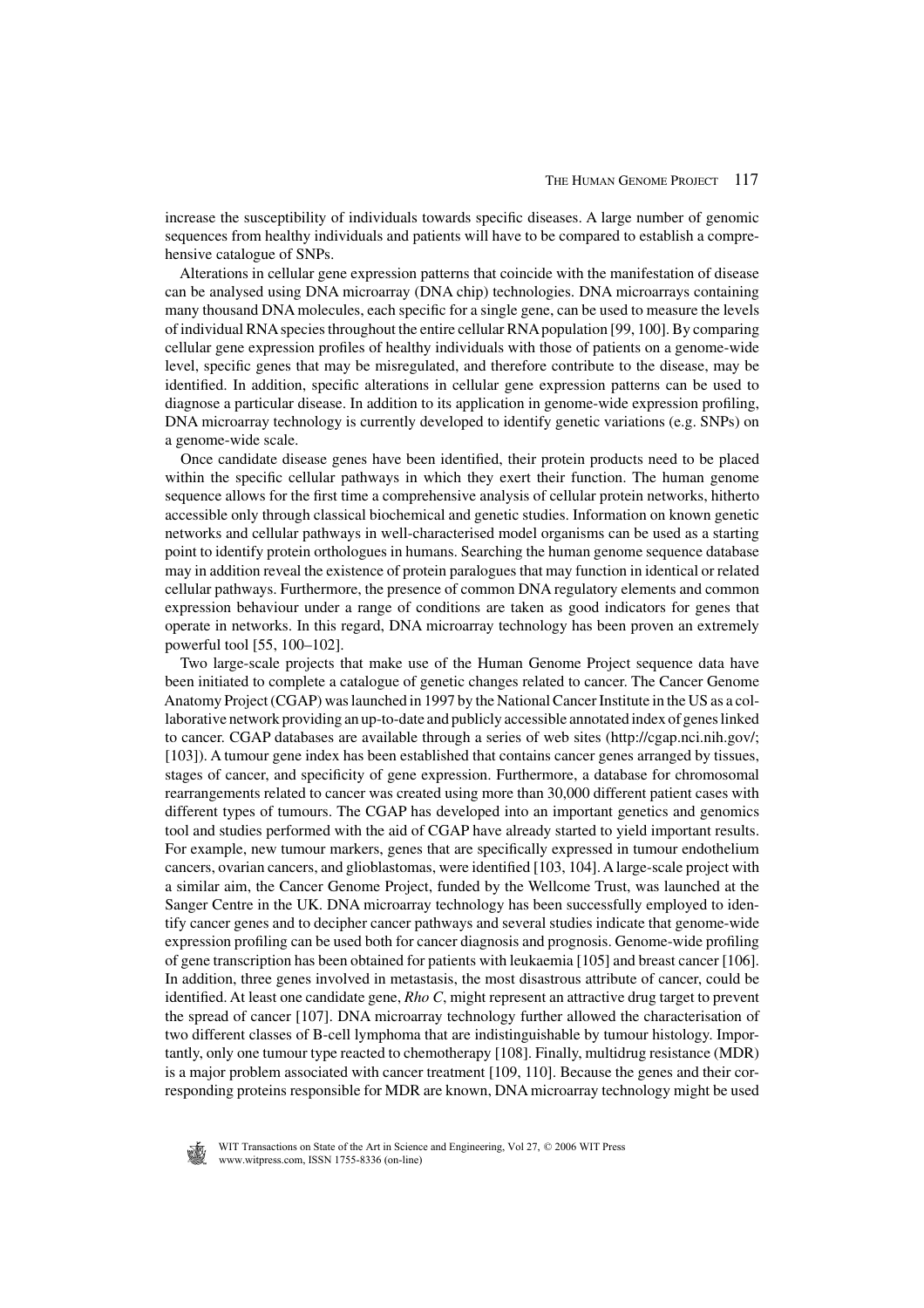to screen patient samples for appropriate cancer drugs. These results have important implications for the development of customised cancer therapies.

Another priority is the development of tumour cell-specific drugs. Most cancer drugs lack specificity and affect normal cells as well as cancer cells. This causes serious side effects and toxicities and thus limits their therapeutic value. The first example of a drug tailored for a specific type of cancer is Glivec® (Novartis Pharma AG) which has been approved for use in the United States and in Switzerland in 2001. Glivec<sup>®</sup> specifically targets chronic myeloid leukaemia (CML), a blood cancer caused when part of chromosome 9 is exchanged with chromosome 22 in a white blood cell. This rearrangement forms a new structure, the Philadelphia chromosome, and creates an active *Bcr-Abl* gene by gene fusion. The Bcr-Abl protein product is a protein kinase that affects cell growth and cell differentiation [111]. Glivec® specifically blocks the action of the Bcr-Abl kinase and therefore specifically inhibits the growth of CML cells whereas normal white blood cells are unaffected. The process of drug discovery is significantly enhanced by the use of human genome sequence data and further targeted drug therapies are within scope. Using automated systems, up to 100,000 substances per day can be screened for their ability to affect expression of a particular gene [112]. Once gene mutations responsible for cancer predisposition are identified, drugs can be designed that prevent tumour formation. For example, a combination of drugs directed to different cancer pathways has been shown to reduce tumour formation in a specific strain of mice that has increased susceptibility to colon cancer [113]. These drugs are now in clinical trials. It is anticipated that additional anti-cancer drugs will be identified within a short period of time. However, because these drugs have to be administered over long periods of time, extensive clinical trials involving a large number of individuals have to be carried out in order to guarantee their safe application [84]. For this reason, the full impact of the human genome sequence on the development of novel cancer therapies will not be seen for many years.

#### **5.4 Drug target identification**

A recent survey lists 483 drug targets employed by the pharmaceutical industry that account for virtually every drug on the market. Of these drug targets 45% are G protein-coupled cell membrane receptors and 28% are enzymes [114]. Knowledge of the entire set of human protein-coding genes increases the number of potential drug targets to the order of thousands and this prospect has led to a massive expansion of genomic research towards pharmaceutical applications. One important example for potential drug targets is the significant number of ligand-binding domains in proteins [115].

Access to the human genome sequence draft has already led to the proposal of a number of new candidate drug targets. The authors of the human genome sequence draft discussed potential drug targets for molecular pathways important in schizophrenia and in mood disorders [10]. They further reported the discovery of a new receptor molecule that may constitute a promising target for the development of drugs against asthma. Finally, the initial search of the human genome sequence for paralogues of classic drug targets has led to the identification of 16 novel drug target candidates. These include paralogue genes coding for receptors of neurotransmitters and of insulin-like growth factors [10].

Once proteins important for a particular biochemical pathway are identified, demonstrating that affecting their function has therapeutic utility is the pivotal point [50]. This process has been time-consuming and expensive in the past. Post-genomic technologies such as genomewide gene expression profiling in cultured human cells promise considerable improvements in cost-effectiveness and accuracy of drug target validation. The application of functional genomics

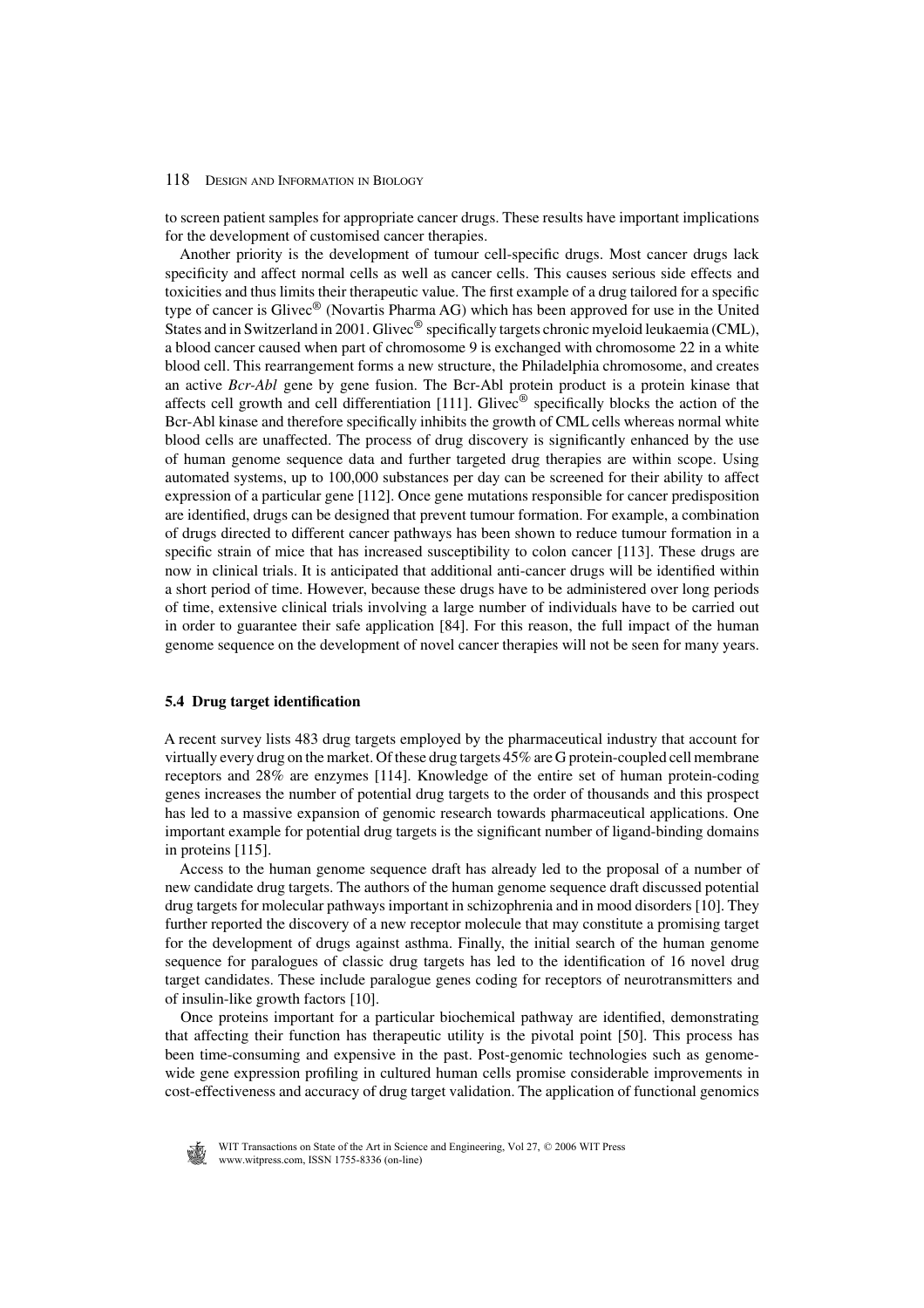in pharmaceutics will significantly facilitate the identification of appropriate candidate drugs, thereby reducing failures in the clinical phase of drug development [50].

#### **5.5 Pharmacogenetics**

Pharmacogenetics investigates how genetic variations in patients affect the therapeutic value of a particular drug [50, 116]. Adverse reactions of patients to a particular drug have already been correlated with amino acid variations in drug-metabolising enzymes, such as plasma cholinesterase and glucose 6-phosphate dehydrogenase, more than 50 years ago [117]. Since then, SNPs in more than 30 drug-metabolising enzymes as well as in a number of drug transporters have been linked to compromised levels of drug efficacy or drug safety. This information is already been used to prevent drug toxicities by screening patients for specific SNPs prior to drug treatment [116].

Currently, only a small percentage of drug toxicities can be explained with genetic variation in specific genes. A systematic research into the genetic basis of adverse drug reaction has been hampered by the fact that severe reactions of patients are rare and difficult to trace. With the availability of the human genome sequence, a genomic approach to pharmacogenetics is the method of choice to establish a comprehensive catalogue of gene products involved in the binding, metabolism, or transport of specific drugs [116]. DNA samples from patients with poor or adverse effects to a specific drug can be compared to samples from patients that respond well to the treatment using as markers the set of SNPs available in the human genome database. Complementary to this approach, the human sequence database can be used to identify paralogues of genes encoding known regulators of drug kinetics or drug dynamics. Finally, human genome sequence information may also be used to conduct pharmacogenetic research retrospectively [118]. Comparative genome-wide analysis of stored patient DNA samples may be undertaken after the completion of clinical trials and even after a drug has been introduced into the market. The ultimate vision is to prevent drug prescription by trial and error and to match appropriate therapies to the specific constitution of individual patients.

#### **5.6 Gene therapy**

Gene therapy involves the targeted delivery of genes in order to replace or to compensate for malfunctioning genes responsible for genetic diseases. Genetic disorders that include enzyme deficiencies such as cystic fibrosis require long-term and regulated expression of the transgene. Treatment of other genetic diseases such as cancer may require the delivery and expression of a transgene only during a short-term period, e.g. to induce cell death. For clinical applications that require only a short-term presence of the therapeutic gene product, the possibility of protein transduction, the delivery of the gene product instead of the gene, has been raised recently [119].

The first human genetic engineering project was initiated in 1989 in the US. Tumour-infiltrating lymphocytes that contained certain marked genes were transferred into patients with advanced cancer. These experiments had two major objectives, to demonstrate safe delivery of a transgene into patients and to demonstrate its presence in patient cells [120]. Subsequently, additional clinical trials were initiated that addressed different genetic disorders such as malignant melanomas, neuroblastomas, haemophilia B, and cystic fibrosis. Cystic fibrosis (CF) has long been seen as the most promising candidate for human gene therapy [72]. First, the *CFTR* gene mutated in CF patients has been intensively characterised. Second, a successful gene transfer of the *CFTR* gene into cultured cells was demonstrated. Finally, gene therapy of CF appeared to be particularly

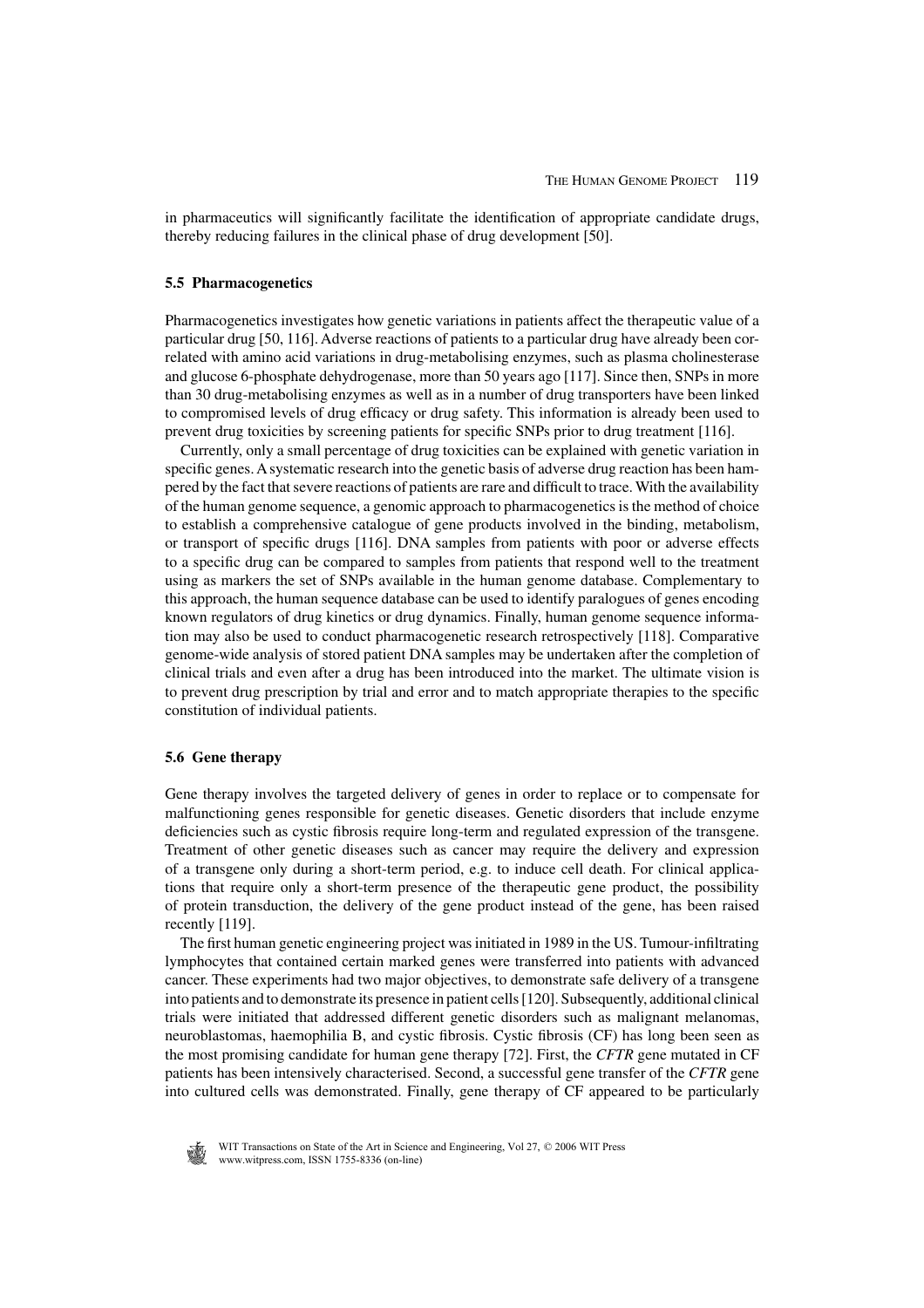feasible since the affected lung tissue is readily accessible through the airways, allowing the use of aerosols for targeted gene delivery.

Most gene delivery systems rely on modified viruses that release their genome containing the transgene upon cell infection. Different virus types have been used in human therapy trials [121]. Adenovirus, a naturally occurring pathogen that causes mild infections in human airways and eyes, is an attractive vector system for short-term gene delivery [122]. The biology of adenovirus is well understood and foreign genes can be readily inserted into the virus genome. In addition, adenovirus infects both dividing and non-dividing cells and adenovirus gene expression does not require integration into the host cell genome. Finally, adenovirus infection does not pose a cancer risk as opposed to other viruses that are known to induce tumours. Inflammatory reactions to viral gene products can be circumvented by using modified viruses lacking the corresponding genes. These 'stealth viruses' are not readily detected by the immune system and therefore have increased chances to deliver the therapeutic gene to the target tissue.

For long-term gene delivery retroviruses, which integrate their genetic material into the host cell's genome, are the preferred vectors. For example, a Moloney retrovirus vector was successfully used in gene therapy of severe combined immunodeficiency-X1 (SCID-X1), a lethal immune disorder [123]. As an alternative to viral vectors, non-viral delivery systems that make use of liposomes or protein-DNA complexes are being explored [124].

Over the last decade, more than 4000 patients have been enrolled in gene transfer experiments, but only a few unambiguous results have been produced [121]. Documented cases for successful gene therapy include the transfer of the gene for the blood coagulation factor IX into three patients with haemophilia B in the US in March 2000 [125] and the treatment of two children with SCID-X1 in France in April 2000 [123]. Tragically, a young volunteer, Jesse Gelsinger, died in September 1999 from a massive immune response to adenovirus during a gene therapy trial in the US. His death led to a temporary halt of gene therapy trials and spurred a thorough investigation into the safety of viral gene delivery systems. Thus, while the recently acquired knowledge of our entire library of genetic information significantly increases the prospects for a cure of inherited disorders, the general applicability of gene therapy remains to be demonstrated.

## **6 Concluding remarks**

The human genome sequence draft is a remarkable achievement that has provided important novel insights into the structure and function of our genome. However, as pointed out by many during the course of the human sequencing project: 'the sequence is just the beginning'. Over the next few years, we will certainly witness a number of important developments based on the published human genome sequence drafts.

Completion of the human genome sequence projected for 2003, together with improved analyses of genomic data, will help to finally answer the crucial question of the exact number of genes and proteins and will provide the basis for a comprehensive mapping of all genetic variations such as SNPs. This information will ultimately allow a complete elucidation of cellular pathways, both on the genomic and on the proteomic level, and will help to identify all genes involved in human disease. Functional genomics will provide valuable information regarding the cell type-specific expression and function of specific genes and place them into complex regulatory networks. Medical and pharmaceutical sciences will benefit greatly from novel insights into the molecular basis of disease. Additional genome sequences of a variety of species will become available and will add to our understanding of evolutionary forces and mechanisms. The comparison of human and chimpanzee genome sequences is of particular interest; it may reveal if and to what extend

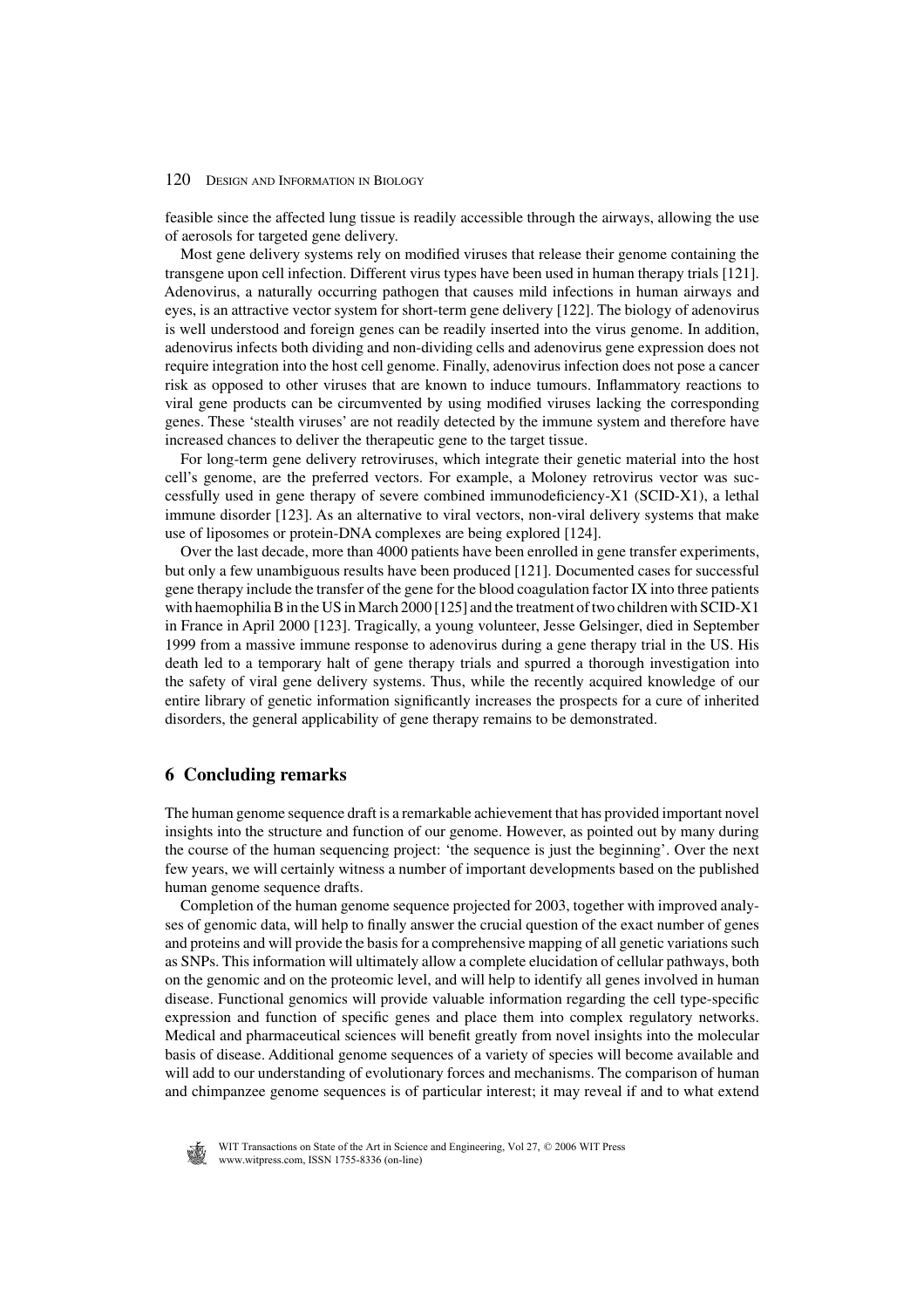specific human features such as conscious thinking and speech are manifested in the genome. The daunting task of biology in the post-genomic era is to understand how genes orchestrate and maintain life both in single cells and in complicated organisms. As eloquently pointed out by Craig Venter and colleagues: 'the real challenge will lie ahead as we seek to explain how our minds have come to organise thoughts sufficiently well to investigate our own existence' [25].

## **References**

- [1] Mendel, G., Experiments in plant hybridization. *Verh. Naturforsch. Ver. Brünn*, **4**, pp. 3–47, 1865.
- [2] Avery, O.T., MacLeod, M.C. & McCarthy, M., Studies on the chemical nature of the substance inducing transformation of pneumococcal types. *J. Exp. Med.*, **98**, pp. 451– 460, 1944.
- [3] Watson, J.D. & Crick, F.H., A structure for DNA. *Nature*, **171**, pp. 737–738, 1953.
- [4] Saenger, W., *Principles of Nucleic Acid Structure*, Springer Verlag: New York, 1984.
- [5] Lewin, B., *Genes*, Oxford University Press: Oxford, 1997.
- [6] Alberts, B. *et al.*, *Molecular Biology of the Cell*, Garland Publishing Inc.: New York & London, 1994.
- [7] Nirenberg, M. & Leder, P., RNAcodewords and protein synthesis. *Science*, **145**, pp. 1399– 1407, 1964.
- [8] Berget, S.M., Morre, C.S. & Sharp, P., Spliced segments at the 5' terminus of adenovirus 2 late mRNA. *Proc. Nat. Acad. Sci. USA*, **74**, pp. 3171–3175, 1977.
- [9] Chow, L.T., Gelinas, R.E., Broker, T.R. & Roberts, R.J., An amazing sequence arrangement at the 5' end of adenovirus 2 mRNA. *Cell*, 12, pp. 1–8, 1977.
- [10] International Human Genome Sequencing Consortium, Initial sequencing and analysis of the human genome. *Nature*, **409**, pp. 860–921, 2001.
- [11] Richmond, T.J., Finch, J.T., Rushton, B., Rhodes, D. & Klug, A., Structure of the nucleosome core particle at 7 Å resolution. *Nature*, **311**, pp. 532–537, 1984.
- [12] Li, W.-H., Gu, Z., Wang, H. & Nekrutenko, A., Evolutionary analyses of the human genome. *Nature*, **409**, pp. 847–849, 2001.
- [13] Dib, C. *et al.*, A comprehensive genetic map of the human genome based on 5,264 microsatellites. *Nature*, **380**, pp. 152–154, 1996.
- [14] Brett, D. *et al.*, EST comparison indicates 38% of human mRNAs contain possible alternative splice forms. *FEBS Lett.*, **474**, pp. 83–86, 2000.
- [15] Galas, D.J., Making Sense of the Sequence. *Science*, **291**, pp. 1257–1260, 2001.
- [16] Hershko, A. & Ciechanover, A., The ubiquitin system. *Annu. Rev. Biochem.*, **67**, pp. 425– 479, 1998.
- [17] Hochstrasser, M., Evolution and function of ubiquitin-like protein-conjugation systems. *Nat. Cell Biol.*, **2**, pp. E153–157, 2000.
- [18] Roberts, L., Controversial from the start. *Science*, **291**, pp. 1182–1188, 2001.
- [19] Gyapay, G. *et al.*, The 1993–94 Genethon human genetic linkage map. *Nat. Genet.*, **7**, pp. 246–339, 1994.
- [20] Hudson, T.J. *et al.*, An STS-based map of the human genome. *Science*, **270**, pp. 1945– 1954, 1995.
- [21] Fleischmann, R.D. *et al.*, Whole-genome random sequencing and assembly of *Haemophilus influenzae* Rd. *Science*, **269**, pp. 496–512, 1995.
- [22] Mewes, H.W. *et al.*, Overview of the yeast genome. *Nature*, **387(suppl.)**, pp. 7–65, 1997.

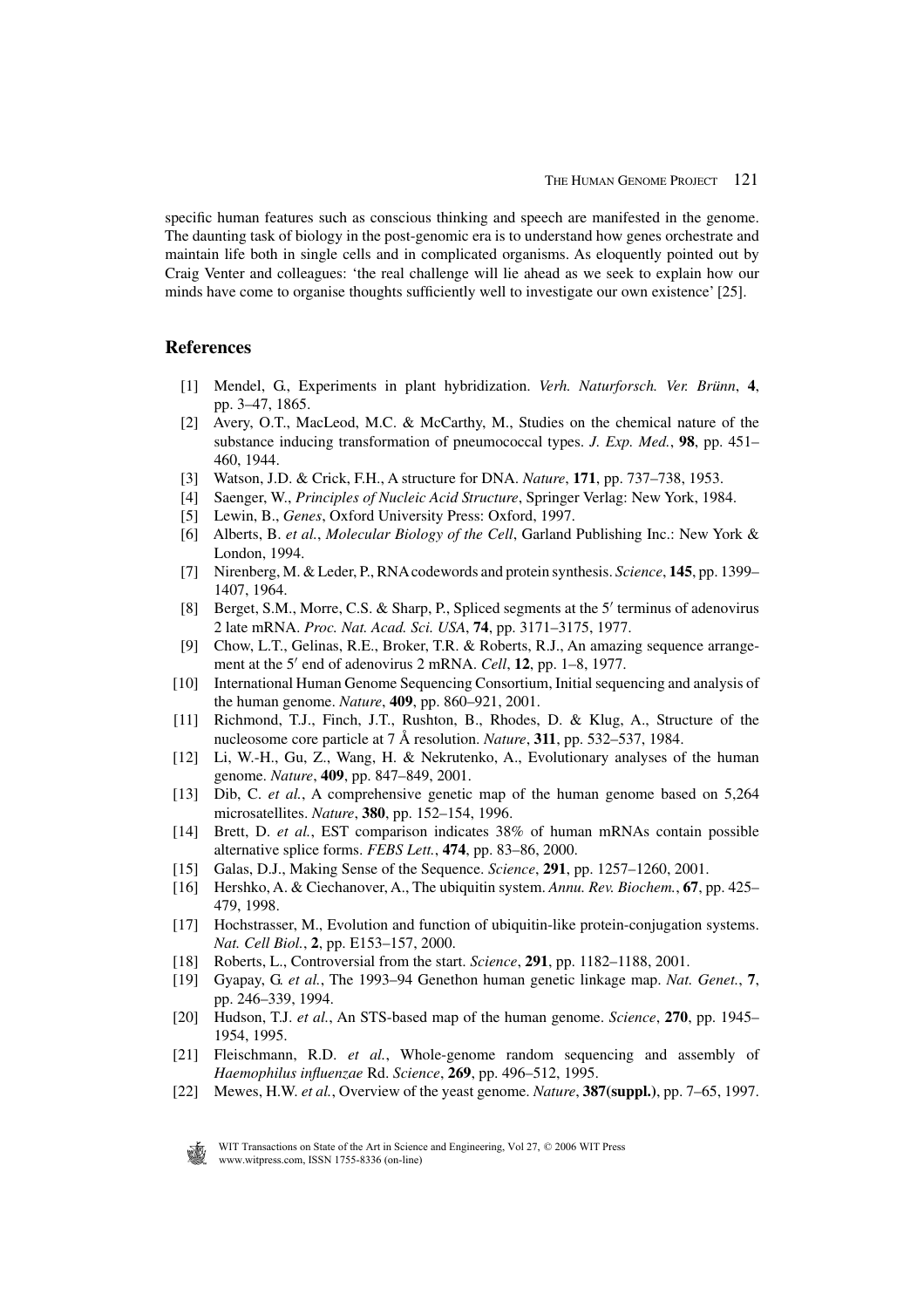- [23] The *C. elegans* Sequence Consortium, Genome sequence of the nematode *C. elegans*: a platform for investigating biology. *Science*, **282**, pp. 2012–2018, 1998.
- [24] Marshall, E., Sharing the glory, not the credit. *Science*, **291**, pp. 1189–1193, 2001.
- [25] Venter, J.C. *et al.*, The sequence of the human genome. *Science*, **291**, pp. 1304–1351, 2001.
- [26] Sanger, F., Nicklen, S. & Coulson, A.R., DNA sequencing with chain-terminating inhibitors. *Proc. Nat. Acad. Sci. USA*, **74**, pp. 5463–5467, 1977.
- [27] Maxam, A. & Gilbert, W., A new method for sequencing DNA. *Proc. Nat. Acad. Sci. USA*, **74**, pp. 560–564, 1977.
- [28] Roberts, L., A history of the Human Genome Project. *Science*, **291**, pp. 1195–1200, 2001.
- [29] Edwards, A. *et al.*, Automated DNA sequencing of the human HPRT locus. *Genomics*, **6**, pp. 593–608, 1990.
- [30] Smit, A.F.A., Interspersed repeats and other mementos of transposable elements in mammalian genomes. *Curr. Opin. Genet. Dev.*, **9**, pp. 657–663, 1999.
- [31] Smit, A.F.A., The origin of interspersed repeats in the human genome. *Curr. Opin. Genet. Dev.*, **6**, pp. 743–748, 1996.
- [32] Gardiner, K., Base composition and gene distribution: critical pattern in mammalian genome organisation. *Trends Genet.*, **12**, pp. 519–524, 1996.
- [33] Agrawal,A., Eastman, Q.M. & Schatz, D.G., Transposition mediated by RAG1 and RAG2 and its implications for the evolution of the immune system. *Nature*, **394**, pp. 744–751, 1998.
- [34] Malik, H.S., Burke, W.D. & Eickbush, H., The age and evolution of non-LTR retrotransposable elements. *Mol. Biol. Evol.*, **16**, pp. 793–805, 1999.
- [35] Csink, A.K. & Henikoff, S., Something from nothing: the evolution and utility of satellite repeats. *Trends Genet.*, **14**, pp. 200–204, 1998.
- [36] Kazazian Jr, H.H. & Moran, J.V., The impact of L1 retrotransposons on the human genome. *Nat. Genet.*, **19**, pp. 19–24, 1998.
- [37] Ewing, B. & Green, P., Analysis of expressed sequence tags indicates 35,000 human genes. *Nat. Genet.*, **25**, pp. 232–234, 2000.
- [38] Pruitt, K.D. & Maglott, D.R., RefSeq and LocusLink: NCBI gene-centered resources. *Nucleic Acids Res.*, **29**, pp. 137–140, 2001.
- [39] Burge, C. & Karlin, S., Prediction of complex gene structures in human genomic DNA. *J. Mol. Biol.*, **268**, pp. 78–94, 1997.
- [40] Kulp, D., Haussler, D., Reese, M.G. & Eckmann, F.H., A generalized hidden Markov model for the recognition of human genes in DNA. *ISMB*, **4**, pp. 134–142, 1996.
- [41] Guigo, R., Agrawal, P., Abril, J.F., Burset, M. & Fickett, J.W., An assessment of gene prediction accuracy in large DNA sequences. *Genome Res.*, **10**, pp. 1631–1642, 2000.
- [42] Fields, C.,Adams, M.D., White, O. & Venter, J.C., How many genes in the human genome? *Nat. Genet.*, **7**, pp. 345–346, 1994.
- [43] Baltimore, D., Our genome unveiled. *Nature*, **409**, pp. 814–816, 2001.
- [44] Pääbo, S., The human genome and our view of ourselves. *Science*, **291**, pp. 1219–1220, 2001.
- [45] Bird, A., CpG islands as gene markers in the vertebrate nucleus. *Trends Genet.*, **3**, pp. 342–347, 1987.
- [46] Mann, J.R., Szabo, P.E., Reed, M.R. & Singer-Sam, J., Methylated DNA sequences in genomic imprinting. *Crit. Rev. Eukaryot. Gene Expr.*, **10**, pp. 241–247, 2000.

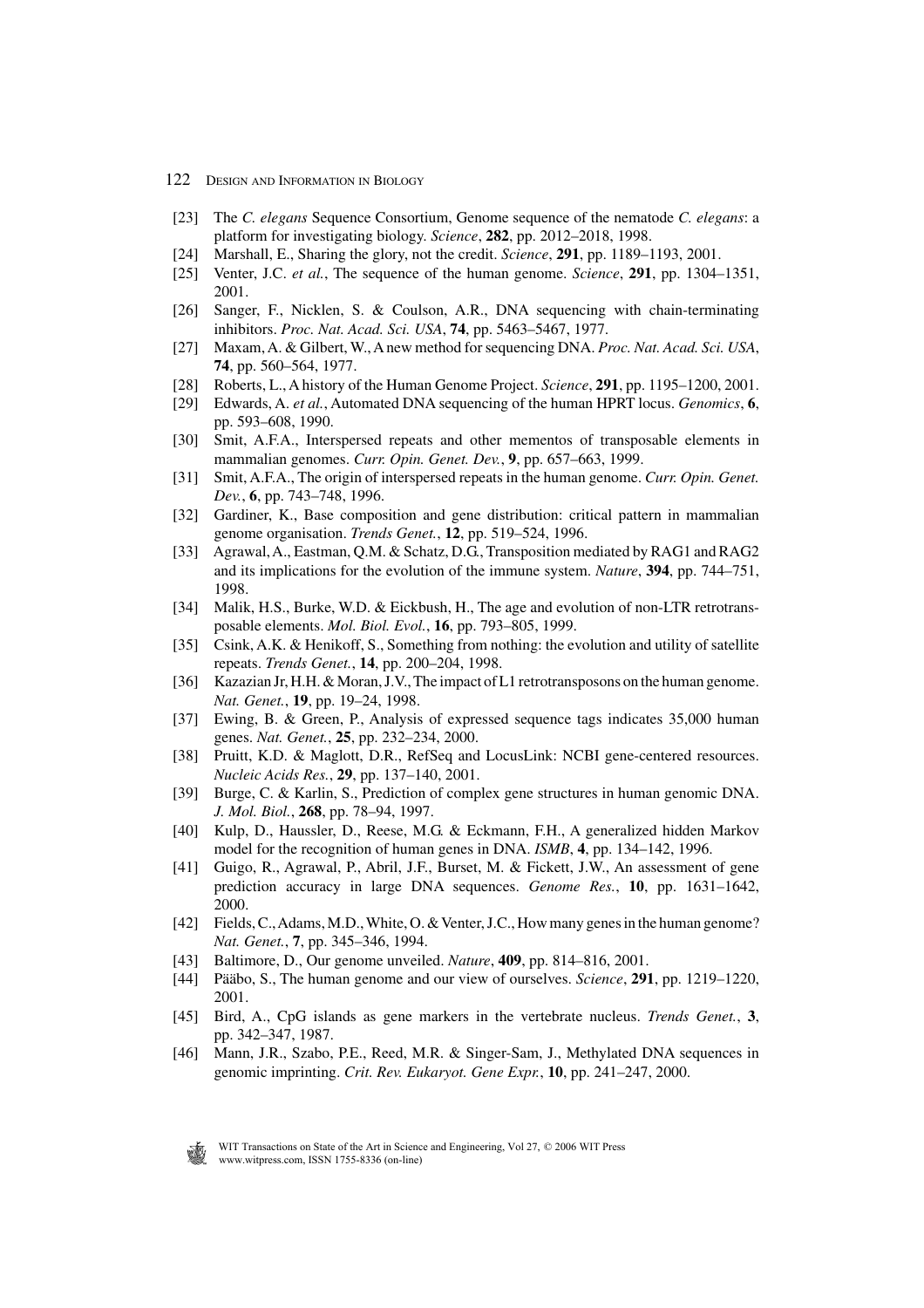- [47] The International SNP Map Working Group, A map of human genome sequence variation containing 1.42 million single nucleotide polymorphisms. *Nature*, **409**, pp. 928–933, 2001.
- [48] Brookes, A.J., The essence of SNPs. *Gene*, **234**, pp. 177–186, 1999.
- [49] Lander, E.S., The new genomics: global views of biology. *Science*, **274**, pp. 536–539, 1996.
- [50] Roses, A.D., Pharmacogenetics and the practice of medicine. *Nature*, **405**, pp. 857–865, 2000.
- [51] Roses,A.D.,Apoliprotein E affects the rate ofAlzheimer disease expression: beta-amyloid burden is a secondary consequence dependent on APOE genotype and duration of the disease. *J. Neuropathol. Exp. Neurol.*, **53**, pp. 429–437, 1994.
- [52] Stoneking, M., From the evolutionary past ... . *Nature*, **409**, pp. 821–822, 2001.
- [53] Rubin, G.M., Comparing species. *Nature*, **409**, pp. 820–821, 2001.
- [54] Tupler, R., Perini, G. & Green, M., Expressing the human genome. *Nature*, **409**, pp. 832–833, 2001.
- [55] Peltonen, L. & McKusick, V.A., Dissecting human disease in the postgenomic era. *Science*, **291**, pp. 1224–1229, 2001.
- [56] Stoll, M. *et al.*, New target regions for human hypertension via comparative genomics. *Genome Res.*, **10**, pp. 473–482, 2000.
- [57] Lusis, A.J., Atherosclerosis. *Nature*, **407**, pp. 233–241, 2000.
- [58] Kreutz, R. *et al.*, Dissection of a quantitative trait locus for genetic hypertension on rat chromosome 10. *Proc. Nat. Acad. Sci. USA*, **92**, pp. 8778–8782, 1995.
- [59] Nolan, P.M. *et al.*,Asystematic, genome-wide, phenotype-driven mutagenesis programme for gene function studies in the mouse. *Nat. Genet.*, **25**, pp. 440–443, 2000.
- [60] Hrabe de Angelis, M. *et al.*, Genome-wide, large-scale production of mutant mice by ENU mutagenesis. *Nat. Genet.*, **25**, pp. 444–447, 2000.
- [61] Pennacchio, L.A. & Rubin, E.M., Genomic strategies to identify mammalian regulatory sequences. *Nat. Rev. Genet.*, **2**, pp. 100–109, 2001.
- [62] Chu, S. *et al.*, The transcriptional program of sporulation in budding yeast. *Science*, **282**, pp. 699–705, 1998.
- [63] Tavazoie, S., Hughes, J.D., Campbell, M.J., Cho, R.J. & Church, M.J., Systematic determination of genetic network architecture. *Nat. Genet.*, **22**, pp. 281–285, 1999.
- [64] Wassermann, W.W., Palumbo, M., Thompson, W., Fickett, J.W. & Lawrence, C.E., Human-mouse genome comparisons to locate regulatory sites. *Nat. Genet.*, **26**, pp. 225– 228, 2000.
- [65] Pandey, A. & Mann, M., Proteomics to study genes and genomes. *Nature*, **405**, pp. 837–846, 2000.
- [66] O'Donovan, C., Apweiler, R. & Bairoch, A., The human proteomics initiative (HPI). *Trends Biotechnol.*, **19**, pp. 178–181, 2001.
- [67] Russell, R.B. & Eggleston, D.S., New roles for structure in biology and drug discovery. *Nat. Struct. Biol.*, **7**, pp. 928–930, 2000.
- [68] Yokoyama, S. *et al.*, Structural genomics in Japan. *Nat. Struct. Biol.*, **7**, pp. 943–945, 2000.
- [69] Terwillinger, T.C., Structural genomics in North America. *Nat. Struct. Biol.*, **7**, pp. 935–939, 2000.
- [70] Heinemann, U., Structural genomics in Europe: slow start, strong finish?*Nat. Struct. Biol.*, **7**, pp. 940–942, 2000.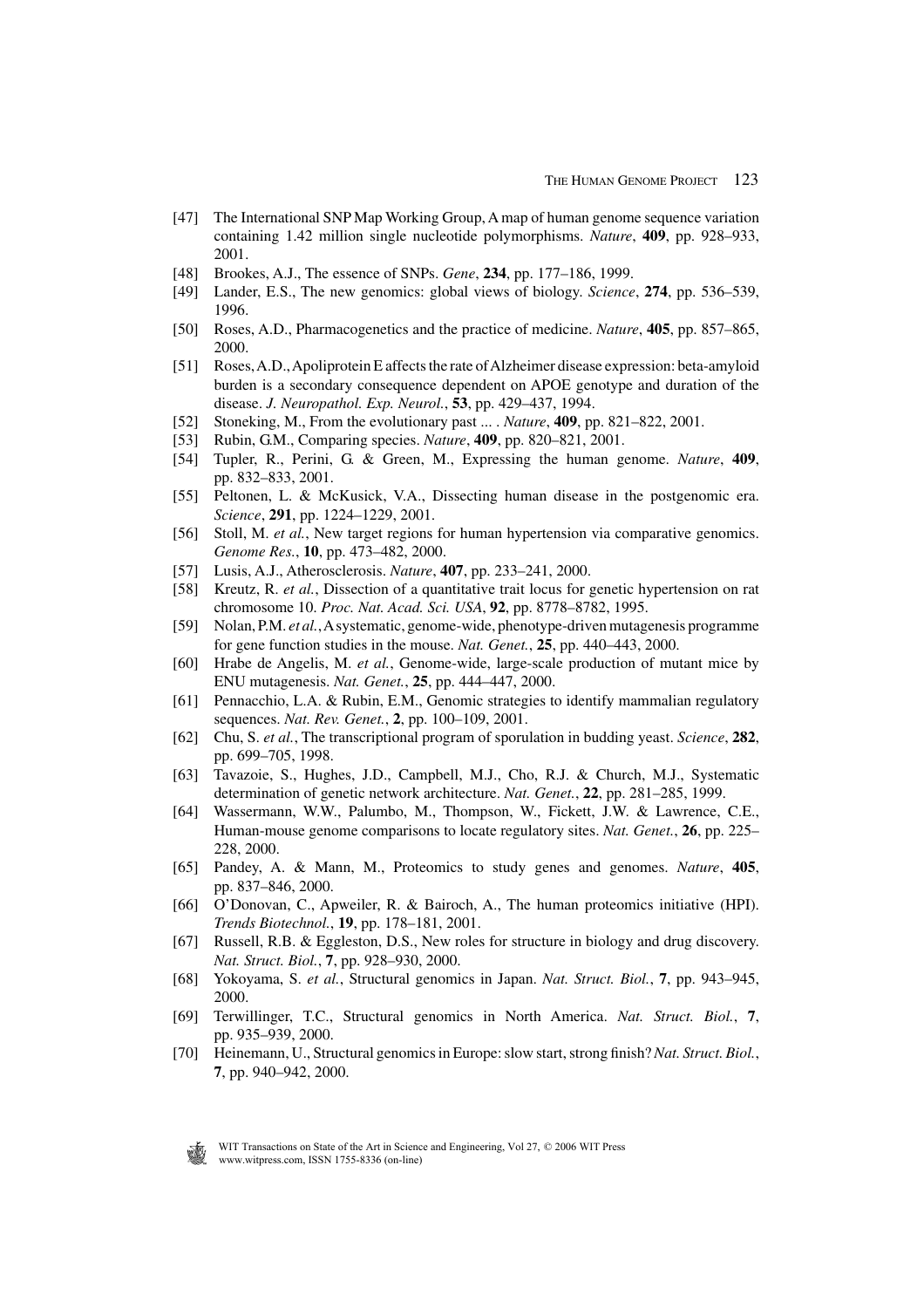- [71] Gitschier, J. *et al.*, Characterization of the human factor VIII gene. *Nature*, **312**, pp. 326–330, 1984.
- [72] Collins, F.S., Cystic fibrosis: molecular biology and therapeutic implications. *Science*, **256**, pp. 774–779, 1992.
- [73] Rommens, J.M. *et al.*, Identification of the cystic fibrosis gene: chromosome walking and jumping. *Science*, **245**, pp. 1059–1065, 1989.
- [74] Riordan, J.R. *et al.*, Identification of the cystic fibrosis gene: cloning and characterization of complimentary DNA. *Science*, **245**, pp. 1066–1073, 1989.
- [75] Kerem, B. *et al.*, Identification of the cystic fibrosis gene: genetic analysis. *Science*, **245**, pp. 1073–1080, 1989.
- [76] Tobin, A.J. & Signer, E.R., Huntington's disease: the challenge for cell biologists. *Trends Cell Biol.*, **10**, pp. 531–536, 2000.
- [77] Lifton, R.P., Gharavi,A.G. & Geller, D.S., Molecular mechanisms of human hypertension. *Cell*, **104**, pp. 545–556, 2001.
- [78] Seidman, J.G. & Seidman, C., The genetic basis for cardiomyopathy: from mutation identification to mechanistic paradigms. *Cell*, **104**, pp. 557–567, 2001.
- [79] Keating, M. & Sanguinetti, M.C., Molecular and cellular mechanisms of cardiac arrhythmia. *Cell*, **104**, pp. 569–580, 2001.
- [80] Futreal, P.A. *et al.*, Cancer and genomics. *Nature*, **409**, pp. 850–852, 2001.
- [81] Hanahan, D. & Weinberg, R.A., The hallmarks of cancer. *Cell*, **100**, pp. 57–70, 2000.
- [82] Renan, M.J., How many mutations are required for tumorigenesis? Implications from human cancer data. *Mol. Carcinogenesis*, **7**, pp. 139–146, 1993.
- [83] Fearon, E.R., Human cancer syndromes: clues to the origin and nature of cancer. *Science*, **278**, pp. 1043–1050, 1997.
- [84] Ponder, B.A.J., Cancer genetics. *Nature*, **411**, pp. 336–341, 2001.
- [85] Nathanson, K.N., Wooster, R. & Weber, B.L., Breast cancer genetics: what we know and what we need. *Nat. Med.*, **7**, pp. 552–556, 2001.
- [86] Liotta, L. & Petricoin, E., Molecular profiling of human cancer. *Nat. Rev. Genet.*, **1**, pp. 48–56, 2000.
- [87] Parada, L.P., Tabin, C.J., Shih, C. & Weinberg, R.A., Human EJ bladder carcinoma oncogene is a homologue of Harvey Sarcoma virus ras gene. *Nature*, **297**, pp. 474–477, 1982.
- [88] Bishop, J.M., Enemies within: the genesis of retrovirus oncogenes. *Cell*, **23**, pp. 5–6, 1981.
- [89] Weinberg, R.A., Tumor suppressor genes. *Science*, **254**, pp. 1138–1145, 1991.
- [90] Knudson, A.G., Mutation and cancer: statistical study of retinoblastoma. *Proc. Nat. Acad. Sci. USA*, **68**, pp. 820–823, 1971.
- [91] Cavenee, W.K. *et al.*, Expression of recessive alleles by chromosomal mechanisms in retinoblastoma. *Nature*, **305**, pp. 779–784, 1983.
- [92] Kinzler, K.W. & Vogelstein, B., Gatekeepers and caretakers. *Nature*, **386**, pp. 761–763, 1997.
- [93] Surani, M.A., Imprinting and the initiation of gene silencing in the germ line. *Cell*, **93**, pp. 309–312, 1998.
- [94] Baylin, S.B. & Herman, J.G., DNA hypermethylation in tumorigenesis. *Trends Genet.*, **16**, pp. 168–174, 2000.
- [95] Kohl, S. *et al.*, Mutations in the CNGB3 gene encoding the beta-subunit of the cone photoreceptor cGMP-gated channel are responsible for achromatopsia (ACHM3) linked to chromosome 8q21. *Hum. Mol. Genet.*, **9**, pp. 2107–2116, 2000.

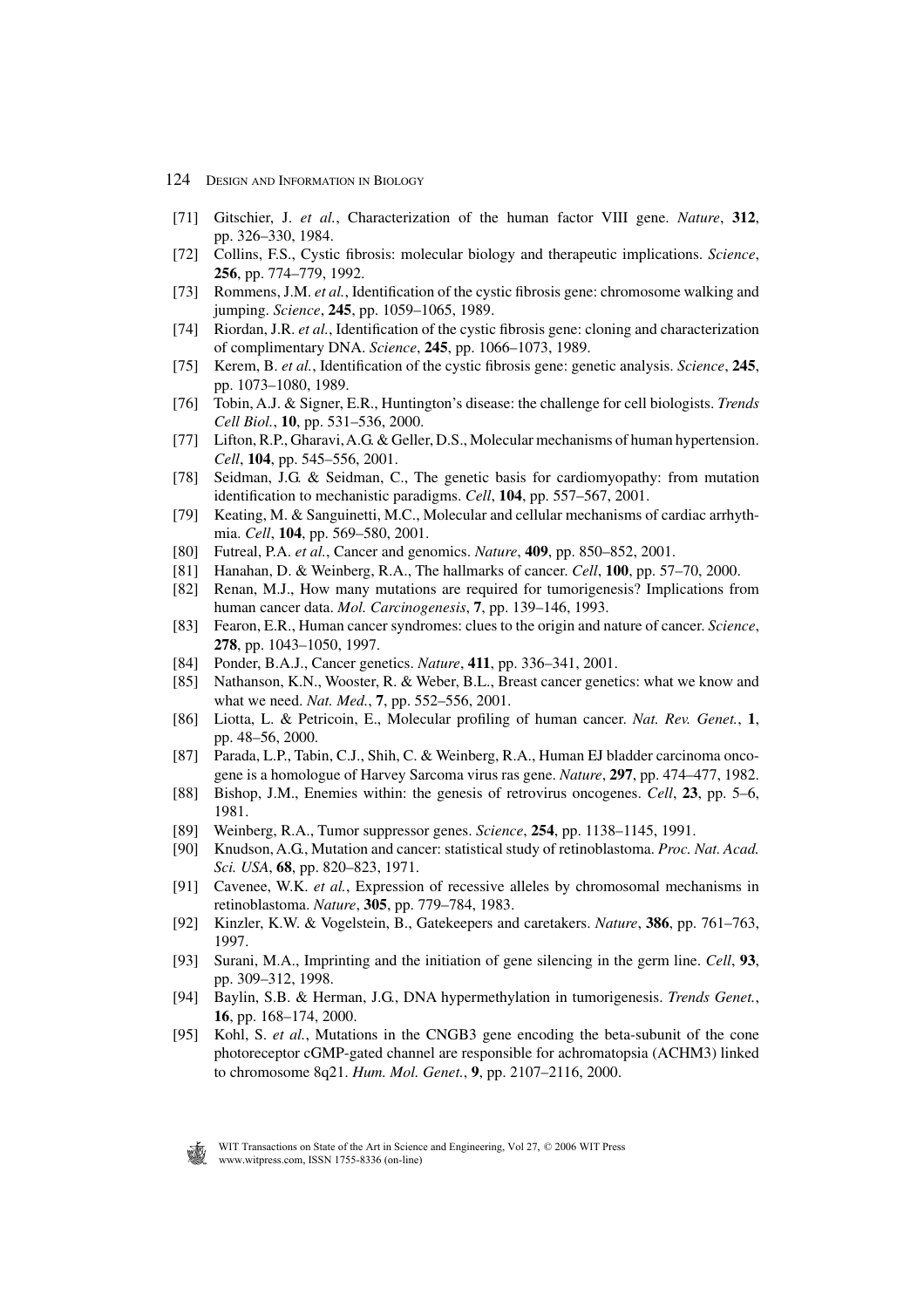- [96] Sundin, O.H. *et al.*, Genetic basis of total colourblindness among the Pingelapese islanders. *Nat. Genet.*, **25**, pp. 289–293, 2000.
- [97] Sherrington, R. *et al.*, Cloning of a gene bearing missense mutations in early-onset familial Alzheimer's disease. *Nature*, **375**, pp. 754–760, 1995.
- [98] Olivieri, N.F. & Wheatherall, D.J., The therapeutic reactivation of fetal haemoglobin. *Hum. Mol. Genet.*, **7**, pp. 1655–1658, 1998.
- [99] Lockhart, D.J. & Winzeler, E.A., Genomics, gene expression and DNA arrays. *Nature*, **405**, pp. 827–836, 2000.
- [100] Young, R., Biomedical discovery with DNA arrays. *Cell*, **102**, pp. 9–15, 2000.
- [101] Rubin, E.M. & Tall, A., Perspectives for vascular genomics. *Nature*, **407**, pp. 265–269, 2000.
- [102] Friddle, C.J., Koga, T., Rubin, E.M. & Bristow, J., Expression profiling reveals distinct sets of genes altered during induction and regression of cardiac hypertrophy. *Proc. Nat. Acad. Sci. USA*, **97**, pp. 6745–6750, 2000.
- [103] Strausberg, R.L., Buetow, K.H., Emmert-Buck, M.R. & Klausner, R.D., The Cancer Genome Anatomy Project. *Trends Genet.*, **16**, pp. 103–106, 2000.
- [104] Riggins, G.J. & Strausberg, R.L., Genome and genetic resources from the Cancer Genome Anatomy Project. *Hum. Mol. Genet.*, **10**, pp. 663–667, 2001.
- [105] Golub, T.R. *et al.*, Molecular classification of cancer: class discovery and class prediction by gene expression monitoring. *Science*, **286**, pp. 531–537, 1999.
- [106] Perou, C.M. *et al.*, Molecular portraits of human breast cancer tumours. *Nature,* **406**, pp. 747–752, 2000.
- [107] Clark, E.A., Golub, T.R., Lander, E.S. & Hynes, R.O., Genomic analysis of metastasis reveals an essential role for Rho C. *Nature*, **406**, pp. 532–535, 2000.
- [108] Alizadeh, A.A. *et al.*, Distinct types of diffuse B-cell lymphoma identified by gene expression profiling. *Nature*, **403**, pp. 503–511, 2000.
- [109] Liscovitch, M. & Lavie, Y., Multidrug resistance: a role for cholesterol efflux pathways? *Trends Biochem. Sci.*, **25**, pp. 530–534, 2000.
- [110] Szabo, D., Keyzer, H., Kaiser, H.E. & Molnar, J., Reversal of multidrug resistance of tumour cells. *Anticancer Res.*, **20**, pp. 4261–4274, 2000.
- [111] Thijsen, S., Schuurhuis, G., van Oostveen, J. & Ossenkoppele, G., Chronic myeloid leukemia from basics to bedside. *Leukemia*, **13**, pp. 1646–1674, 1999.
- [112] Marchant, J., Know your enemy. *New Scientist*, pp. 46–50, 2000.
- [113] Torrance, C.J. *et al.*, Combinatorial chemoprevention of intestinal neoplasia. *Nat. Med.*, **6**, pp. 1024–1028, 2000.
- [114] Drews, J., Drug discovery: a historical perspective. *Science*, **287**, pp. 1960–1964, 2000.
- [115] Bailey, D., Zanders, E. & Dean, P., The end of the beginning for genomic medicine. *Nat. Biotechnol.*, **19**, pp. 207–211, 2001.
- [116] Rothberg, B.E.G., Mapping a role for SNPs in drug development. *Nat. Biotechnol.*, **19**, pp. 209–211, 2001.
- [117] Evans, W.E. & Relling, M.V., Pharmacogenomics: translating functional genomics into rational therapeutics. *Science*, **286**, pp. 487–491, 1999.
- [118] McCarthy, A., Pharmacogenetics. *BMJ*, **322**, pp. 1007–1008, 2001.
- [119] Ford, K.G., Souberbielle, B.E., Darling, D. & Farzaneh, F., Protein transduction: an alternative to genetic intervention? *Gene Therapy*, **8**, pp. 1–4, 2001.
- [120] Anderson, W.F., Human gene therapy. *Science*, **256**, pp. 808–813, 1992.
- [121] Marshall, E., Gene therapy on trial. *Science*, **288**, pp. 951–957, 2000.